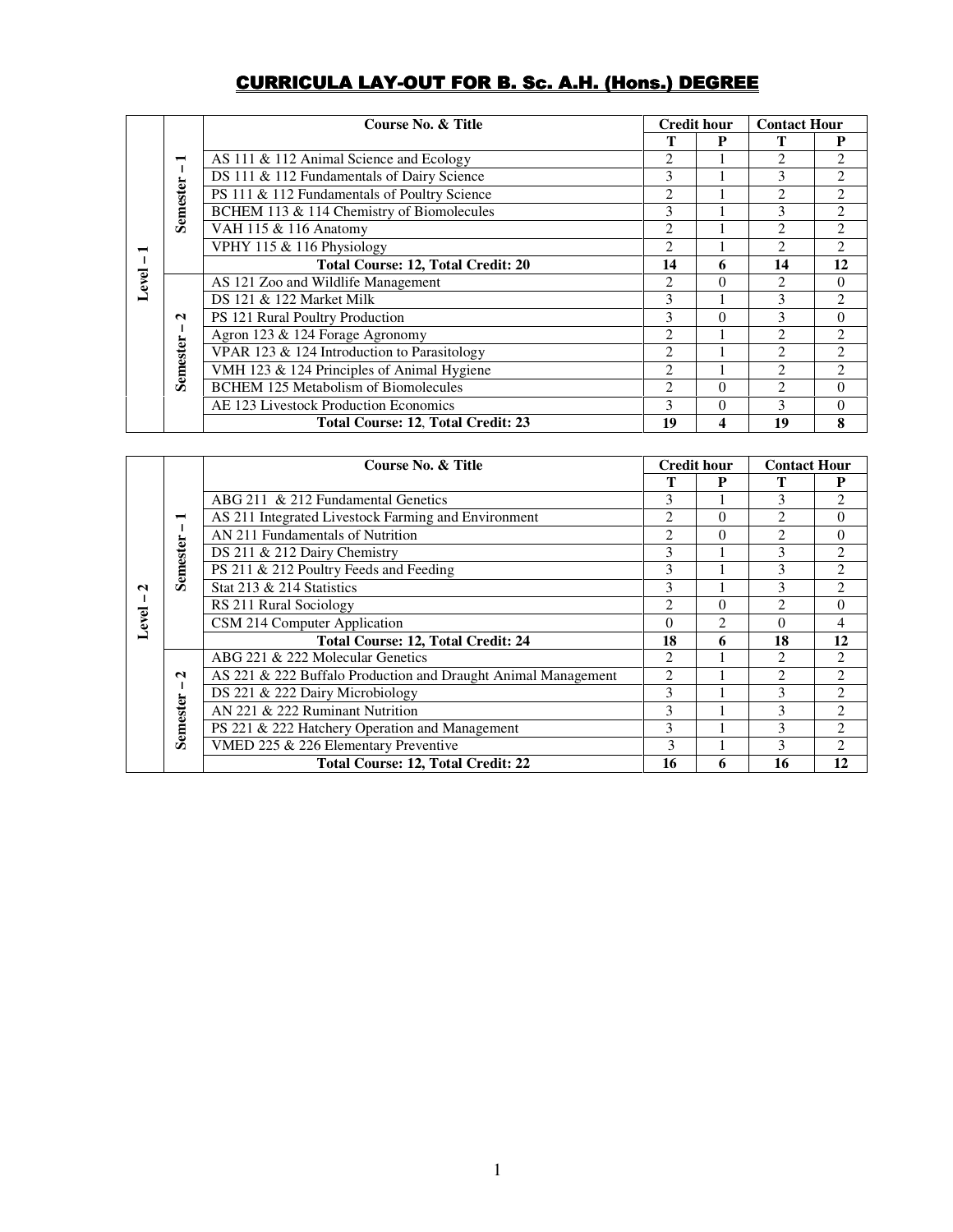|            |                                   | Course No. & Title                                               | <b>Credit hour</b>          |          | <b>Contact Hour</b>         |                |
|------------|-----------------------------------|------------------------------------------------------------------|-----------------------------|----------|-----------------------------|----------------|
| ొ<br>Level |                                   |                                                                  | т                           | P        | т                           | P              |
|            | $\blacksquare$<br><b>Semester</b> | ABG 311 & 312 Animal Breeding Principles                         | 3                           |          | 3                           | 2              |
|            |                                   | ABG 313 Poultry Breeding                                         | $\mathfrak{D}$              | $\Omega$ | 2                           | 0              |
|            |                                   | AS 311 & 312 Animal by-products and waste management             | 3                           |          | 3                           | $\mathfrak{D}$ |
|            |                                   | AN 311 & 312 Non-Ruminant Nutrition                              | 2                           |          | 2                           | 2              |
|            |                                   | AN 313 & 314 Feeds & Fodder Science                              | 3                           |          | 3                           | $\overline{c}$ |
|            |                                   | DS 313 Planning and Management of Dairy Farm and Milk Processing | $\mathfrak{D}$              | $\Omega$ | $\mathfrak{D}$              | $\Omega$       |
|            |                                   | Plant                                                            |                             |          |                             |                |
|            |                                   | PS 311 & 312 Duck and Specialized Fowl Production                | 3                           |          | 3                           | $\mathfrak{D}$ |
|            |                                   | <b>Total Course: 12, Total Credit: 23</b>                        | 18                          | 5        | 18                          | 10             |
|            | $\mathbf{\Omega}$<br>Semester     | ABG 321 & 322 Genetic Diversity and Breeding Practices           | 3                           |          | 3                           | $\mathfrak{D}$ |
|            |                                   | AS 321 & 322 Meat Science and Technology                         | 3                           |          | 3                           | 2              |
|            |                                   | AN 321 & 322 Feed Processing & Conservation                      | $\mathfrak{D}$              |          | 2                           | 2              |
|            |                                   | DS 321 & 322 Dairy Technology - I                                | 3                           |          | 3                           | 2              |
|            |                                   | PS 321 & 322 Poultry Farm Planning and Management                | 3                           |          | 3                           | 2              |
|            |                                   | VMH 323 & 324 Poultry Disease Management                         | $\mathcal{D}_{\mathcal{L}}$ |          | $\mathcal{D}_{\mathcal{L}}$ | 2              |
|            |                                   | <b>Total Course: 12, Total Credit: 22</b>                        | 16                          | 6        | 16                          | 12             |

|       |                               | Course No. & Title                                     | <b>Credit hour</b>            |          | <b>Contact Hour</b> |                |
|-------|-------------------------------|--------------------------------------------------------|-------------------------------|----------|---------------------|----------------|
|       |                               |                                                        | T                             | P        | T                   | P              |
|       | −                             | ABG 411 & 412 Reproduction of Farm Animals             | 3                             |          | 3                   | 2              |
|       |                               | AS 411 & 412 Goat and Sheep Production                 | 3                             |          | 3                   | $\overline{c}$ |
|       |                               | AN 411 & 412 Feed Milling Industry                     | 2                             |          | $\mathfrak{D}$      | $\overline{c}$ |
|       | Semester                      | AN 413 Nutrient Requirements for Livestock             | $\mathfrak{2}$                | $\theta$ | $\mathfrak{D}$      | $\overline{0}$ |
|       |                               | DS 411 & 412 Dairy Technology - II                     | 3                             |          | 3                   | 2              |
| ₹     |                               | PS 411 & 412 Egg Production and Technology             | 3                             |          | 3                   | 2              |
| Level |                               | CM 419 Agribusiness                                    | 2                             | $\theta$ | 2                   | 0              |
|       |                               | <b>Total Course: 12, Total Credit: 23</b>              | 18                            | 5        | 18                  | 10             |
|       | $\mathbf{\Omega}$<br>Semester | ABG 421 & 422 Artificial Insemination and Reproductive | 3                             |          | 3                   | $\mathfrak{D}$ |
|       |                               | Biotechnology                                          |                               |          |                     |                |
|       |                               | AS 421 & 422 Beef Cattle Production                    | $\mathfrak{D}_{\mathfrak{p}}$ |          | 2                   | $\mathfrak{D}$ |
|       |                               | AN 421 & 422 Livestock Feeding                         | 3                             |          | 3                   | 2              |
|       |                               | DS 421 & 422 Dairy Cattle Production                   | 3                             |          | 3                   | 2              |
|       |                               | PS 421 & 422 Broiler Production and Technology         | 3                             |          | 3                   | $\overline{c}$ |
|       |                               | Ag. Ext. 421 & 422 Agricultural Extension Education    | 3                             |          | 3                   | 2              |
|       |                               | <b>Total Course: 12, Total Credit: 20</b>              | 17                            | 6        | 17                  | 12             |

|                                | Week      | <b>Place</b>                                                                         |
|--------------------------------|-----------|--------------------------------------------------------------------------------------|
| emester<br>Ō<br>ship<br>E<br>耳 | $1-5$     | Bangladesh Agricultural University                                                   |
|                                |           | Department of Animal Breeding and Genetics                                           |
|                                |           | Department of Animal Science                                                         |
|                                |           | Department of Animal Nutrition                                                       |
|                                |           | Department of Dairy Science                                                          |
|                                |           | Department of Poultry Science                                                        |
|                                | $6 - 22$  | <b>Selected Organizations</b>                                                        |
|                                | $23 - 24$ | Report Writing, Submission, Evaluation, Viva-voce, and Certificate Awarding Ceremony |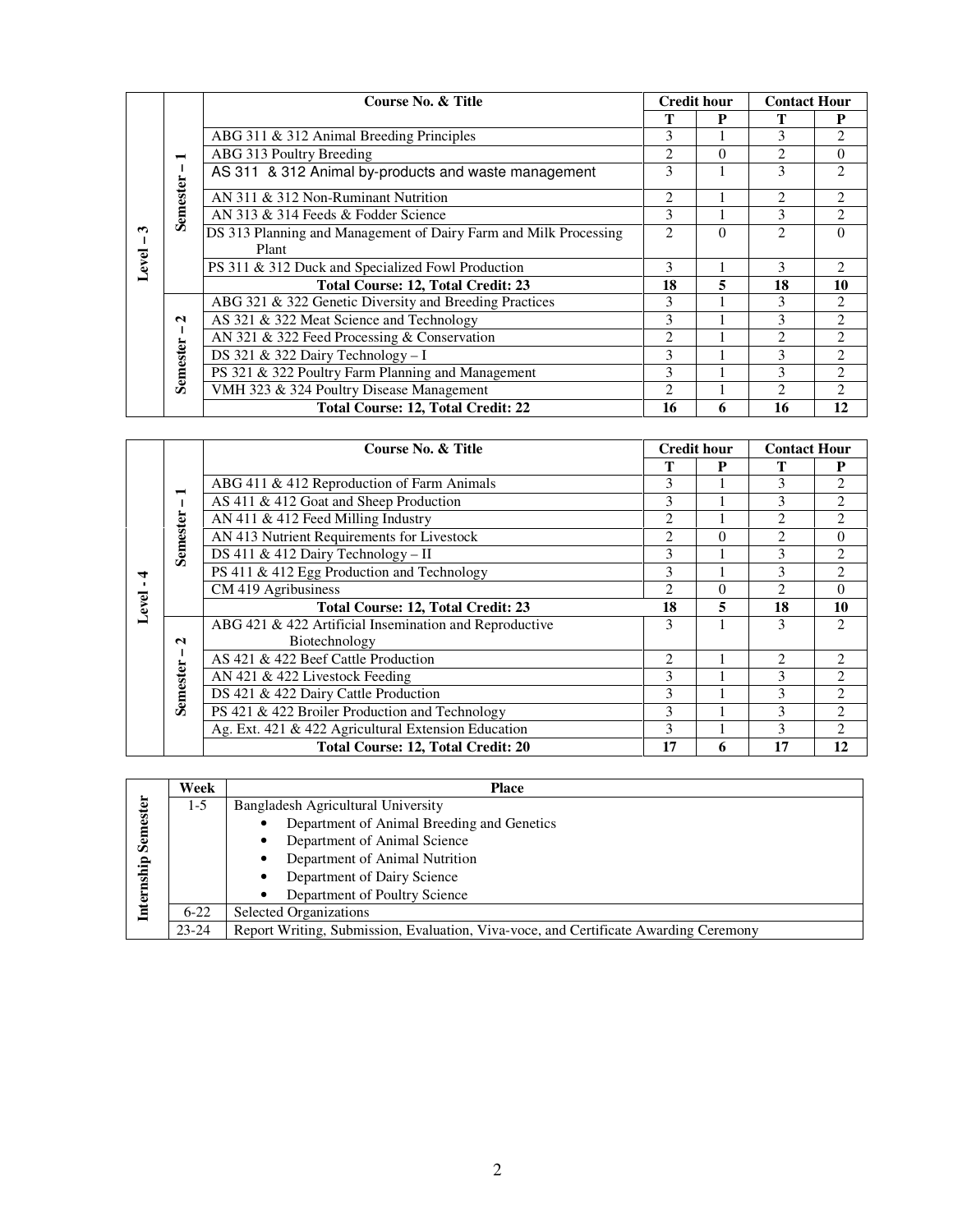# SYLLABUS FOR B.SC. A.H. (Hons.) DEGREE

# Level-1, Semester-1

#### **Course No. & Title: AS 111 Animal Science and Ecology Credit Hours: 2, Contact Hours: 2**

Definition and scope of Animal Husbandry and Animal Science. Zoological classification of common farm and domesticated animals. Domestication and distribution of farm animals. Contribution of livestock in the farming system of Bangladesh and in the world. Glossary of livestock according to age and sex. Principles of livestock feeding. Animal psychology and behaviour: Types and effects of behaviour in domestic animals. Causes of behavioural responses in animals. Vices of domesticated animals and their remedies. Objectives and principles of livestock farm houses and other management practices. Elementary knowledge of livestock products and by-products. Definition and branches of ecology. Relationship of ecology with other disciplines. Adaptation of farm animals. Stages and distribution of adaptation. Factors responsible for the adaptation of farm animals. Effect of climate on animals, acclimatization of exotic animals in Bangladesh.

#### **Course No. & Title: AS 112 Animal Science and Ecology Credit Hour: 1, Contact Hours: 2**

Handling and restraining of livestock. Study of animal psychology and behaviour. Identification of body points of livestock. Demonstration of livestock farm houses, dentition and ageing of livestock, casting, shoeing, marking, washing, grooming, castration, methods of measuring weights, bedding and clothing, dehorning and disbudding of farm animals. Feeding systems and identification of livestock feedstuffs. Demonstration of routine livestock farm operations.

## **Course No. & Title: DS 111 Fundamentals of Dairy Science Credit Hours: 3, Contact Hours: 3**

Introduction to Dairy Science. Cattle and milk production statistics. Terminology of dairy animals and early history of dairying. Taxonomy, origin and classification. Characteristics of important dairy breeds. Importance and recent development in dairy farming. Factors responsible for the development of dairy industries. Definition, objectives, requirements, types of housing. Dairy farm sanitation, disposal of dead animal and farmyard manure etc. Selection of site for dairy farms. Classification of common feedstuffs. Thumb rule method of feeding dairy cows. Types and requisites of a good dairy ration. Methods of calf raising and feeding schedule. Classification and procedure of milking and hygienic milk production. Dairy records. Introduction to mammary system.

#### **Course No.& Title: DS 112 Fundamentals of Dairy Science Credit Hour: 1, Contact Hours: 2**

Introduction to Bangladesh Agricultural University (BAU) Dairy Farm. Acquaintance with different types houses. Relationship of body parts with physiological functions of dairy cattle. Handling of dairy cows, calves, heifers, buffaloes and bulls. Identification of different dairy breeds of cow and buffalo. Daily routine works at BAU dairy farm. Identification of common dairy feeds and fodder. Identification and use of dairy utensils and equipment. Identification of dairy animals (tagging, tattooing, branding and marking).Grooming, disbudding & dehorning, restraining, dentition & ageing of dairy cattle.

## **Course No. & Title: PS 111 Fundamentals of Poultry Science Credit Hours: 2, Contact Hours: 2**

Introduction to poultry and poultry science. History, origin, domestication and distribution of different poultry species. Environment, behaviour and habitats of chicken. Importance of poultry and poultry products. Poultry production in Bangladesh and other countries of the world. Terminology in Poultry Science. Feathers and feathering in poultry. Different vices of poultry. Chronological development of breeds, varieties and strains. Classes, breeds, varieties and strains of chicken and their characteristics. External and internal body parts of chicken. Different body systems in relation to meat and egg production. Housing principles for Poultry and different types of poultry houses. Selection and culling of Poultry. Elementary breeding principles in relation to farm management. Structure and formation of egg. Egg abnormalities. Different types of poultry farming.

## **Course No. & Title: PS 112 Fundamentals of Poultry Science Credit Hour: 1, Contact Hour: 1**

Holding and handling of poultry birds. Introduction to external body parts of chicken. Identification and classification of feathers. Demonstration on with different types of comb in chicken. Identification of different breeds and varieties of chicken.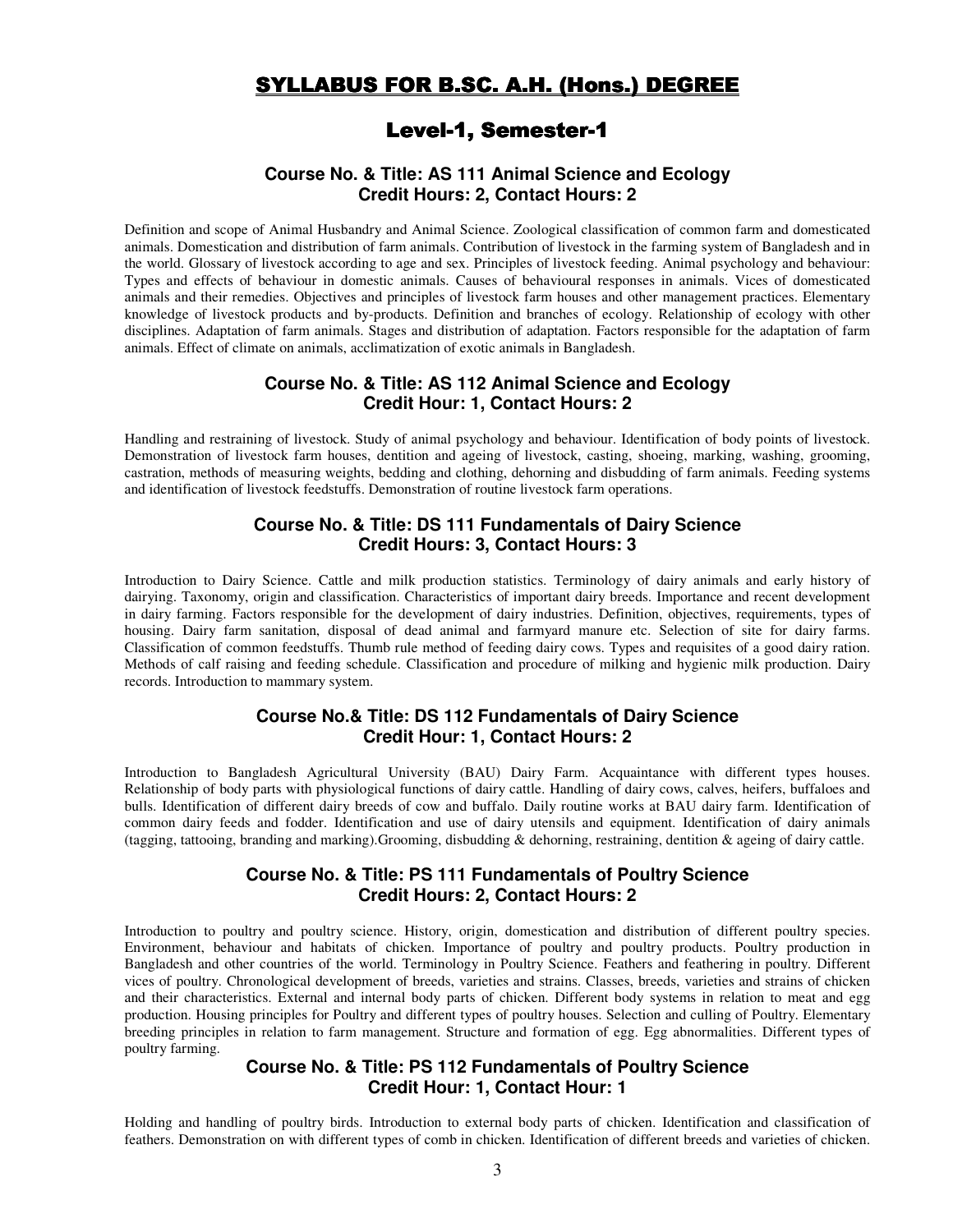Demonstration on modern layer and broiler strains of chicken. Identification of different parts of digestive system, skeletal system and reproductive system of poultry. Identification and uses of markings. Identification of the eggs of different poultry species. Identification and uses of different poultry equipment. Acquaintance with different kinds of poultry house and poultry rearing systems.

## **Course No. & Title: BCHEM 113 Chemistry of Biomolecules Credit hours: 3, Contact hours: 3**

Biophysical properties of water. Acids, bases and ampholytes. pH and buffers. Colloidal properties of matter. Diffusion and osmosis. Carbohydrates: Occurrence, functions and classification. Ring size determination. Homo and hetero polysaccharides. Cell wall polysaccharides. Enzymatic degradation of starch and cellulose. Proteins: Definition and Classification. Classification of amino acids. Naturally occurring peptides. Reactions related to sequence determination. Organizational levels. Denaturation. Lipids: Classification and functions. Distribution of fatty acids in nature. Fats, oils and waxes. Characterization of fat. Essential fatty acids and prostaglandins. Phospholipids and glycolipids as membrane constituents. Nucleic Acids: Occurrence, classification, composition, physicochemical properties and biological functions. DNA as a genetic material. Central dogma of genetic information. Enzymes: Classification and properties. Mode of action. Elements of kinetics. Factors affecting enzyme activity. Enzyme inhibition. Allosteric Enzymes. Enzymes in dairy industry. Animal Hormones: Chemical nature. Classification and biochemical functions.

### **Course No. & Title: BCHEM 114 Chemistry of Biomolecules Credit hours: 1, Contact hours: 2**

Preparation of solutions and their standardization. Identification of carbohydrates. Protein colour tests. Starch preparation and action of salivary amylase. Fehling's method of glucose estimation.

Solubility tests for fats. Salting out of albumins and globulins. Determination of Isoelctric pH. Estimation of vitamin 'C'. Proteins estimation by Kjeldahl methods. Proteins estimation by Biuret methods. Determination of saponification value, iodine value and acid value.

## **Course No. & Title: VAH 115 Anatomy Credit hours: 2, Contact Hours: 2**

Introduction, definition and divisions of systematic anatomy. Definition and classification of skeleton and bones of Domestic animals. Introductory anatomy of the organs of Digestive system, Respiratory system and Male & Female genital system of domestic animals. Endocrine system of domestic animals.

#### **Course No. & Title: VAH 116 Anatomy Credit hour: 1, Contact hours: 2**

Identification of important bones of domestic animals. Brief demonstration and identification of the organs of Digestive, Respiratory and Genital system (Male & Female) of domestic animals.

## **Course No. & Title: VPHY 115 Physiology Credit hours: 2, Contact hours: 2**

Introduction: Definition, Physiological phenomenon- osmosis, diffusion, filtration, absorption. Blood: Definition, composition and functions, plasma and serum, red and white blood cells and platelets- their structure and functions, coagulation and hemaglutination. Cardiovascular Physiology: Heart, Courses of circulation, Origin and conduction of heart beat, Heart sounds, Heart Block, Cardiac cycle, Blood vessels, Blood pressure. Respiratory System: Definition, mechanisms of respiration, volumes of air respired, exchange and transport of gases. Urinary System: Kidney-structure and functions, formation of urine, composition and regulation of urine volume. Nervous System: Classification, neuron, nerve fibers, receptors, stimuli, synapse, nerve impulse and reflexes.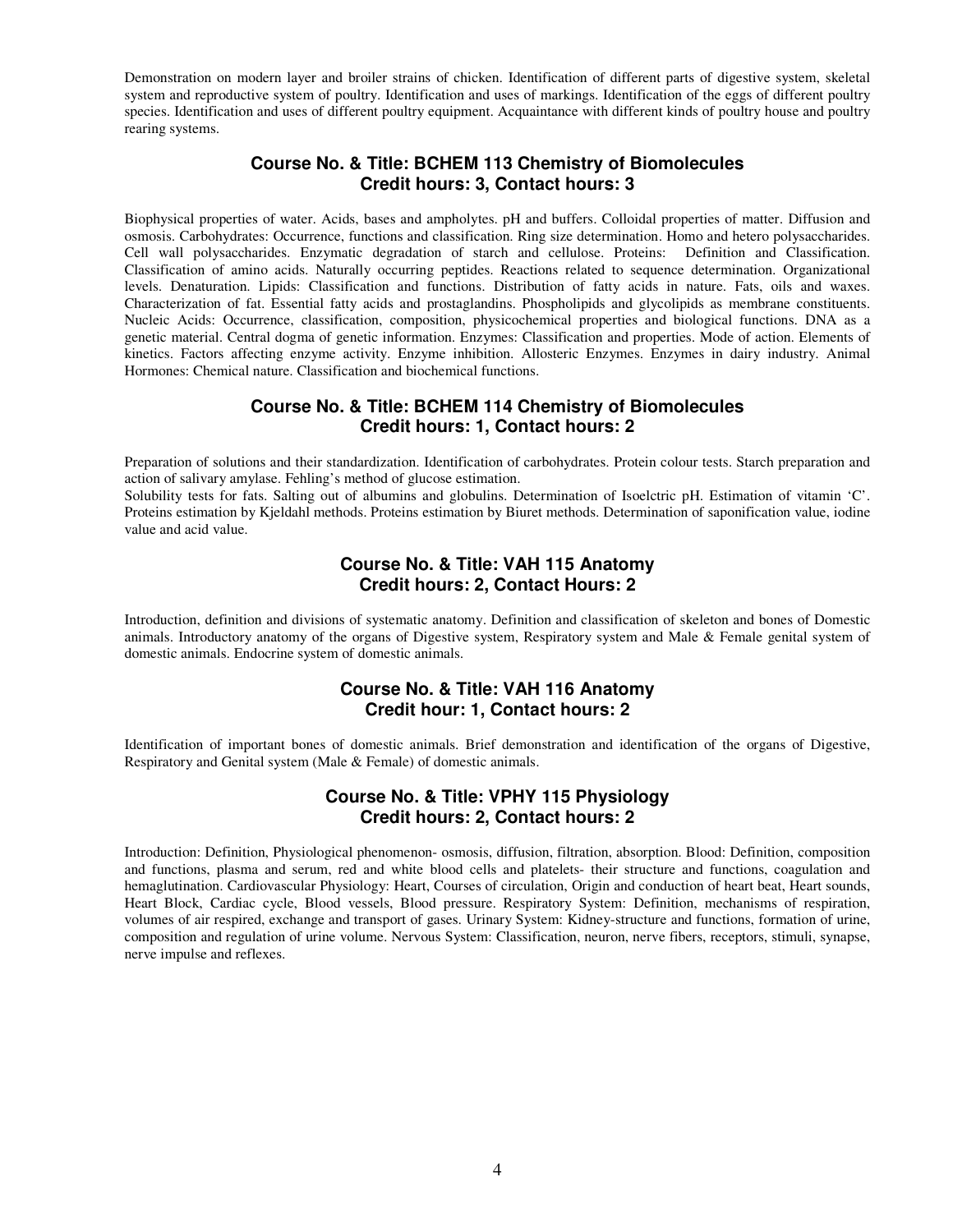## **Course No. & Title: VPHY 116 Physiology Credit hour: 1, Contact hours: 2**

Total count of RBC, estimation of hemoglobin. Determination of erythrocyte sedimentation rate and packed cell volume. Total WBC count and differential leukocyte count.

# Level-1, Semester-2

## **Course No. & Title: AS 121 Zoo and Wildlife Management Credit Hours: 2, Contact Hours: 2**

Importance of zoo, wildlife conservation and bio-diversity. Habitation and causes of extinction of wild animals and birds. Classification of zoo animals, birds and laboratory animals. Psychology and behavior of common zoo and wild animals. Management of wild animals and birds in the zoo and wilderness: Housing and feeding systems. Physiological and environmental factors related to breeding and reproduction. Management of wild animals and birds in Safari Park under natural habitation. Introduction to zoological gardens and natural habitats for wild animals and birds. Common diseases of zoo and wild animals and birds and their prevention. Planning to establish zoo and its administrative management. Visit to different zoo's, safari and natural habitats.

#### **Course No. & Title: DS 121 Market Milk Credit Hours: 3, Contact Hours: 3**

Definition, composition and structure of milk. Physical properties of milk. Food value, standards, grades and classes of milk. Sources of contamination of milk, milk borne diseases and their control. Selection of market milk. Milk collection, transportation and methods of payment. The processing of milk–Filtration, clarification, standardization, pasteurization, homogenization and cooling of milk. Cleaning and sanitization of dairy utensils and equipment. Cleaning and sanitizing agents used in dairy industry. Definition, characteristics, manufacturing procedure, merits and demerits of sterilized, UHT, flavoured, vitaminized, irradiated, mineralized, standardized, rehydrated, reconstituted, recombined, toned humanised, frozen concentrated and low fat milk.

Effect of metallic utensils on milk quality. Criteria of selecting milk producers, milk distribution and pricing of milk. Problems of milk producers and consumers.

## **Course No. & Title: DS 122 Market Milk Credit Hour: 1, Contact Hours: 2**

Identification of milk and colostrum of different dairy species. Sampling of milk. Judging of milk. Routine Platform Tests. Determination of total solids, fat, protein and ash in milk and in colostrum.

Determination of freezing point, boiling point, viscosity, specific heat, heat capacity, agitation and electrical conductivity of milk. Use of lactometer. Standardization, pasteurization, homogenization, sterilization and bottling of milk. Clot-on-boiling test and Alcohol test. The phosphatase test for pasteurized milk and milk products. Turbidity and Torch test for detecting heattreated milk. Manufacture of special milk: Sterilized, soft curd, flavoured, vitaminized, reconstituted, recombined and toned milk.

#### **Course No. & Title: PS 121 Rural Poultry Production Credit Hours: 3, Contact Hours: 3**

Introduction: Concept of backyard and rural poultry. Problems and prospects of native chicken in Bangladesh. Statistics of backyard/rural poultry around the globe. Types of native chickens of Bangladesh. Ownership, management and productivity of rural poultry. Role of women in rearing rural poultry in the developing countries. Contribution of rural poultry in Bangladesh Agriculture. Housing: Rearing systems and housing; scavenging, semi scavenging and confinement systems.

Incubation: Natural incubation of eggs, Advantages and disadvantages of different incubation procedures. Rice husk incubation. Brooding and rearing: Natural and artificial brooding under village condition. Nutrition: Nutrition of rural poultry. Basic differences between backyard poultry nutrition and commercial poultry nutrition. Utilization of poultry feed resources in the small holders production units. Feeding strategy for rural poultry.

Management: Strategy for family poultry development. Selection and development of appropriate breed for rural poultry production. Capacity building for sustainable rural poultry development.

Disease: Common diseases of rural poultry and their prevention and control. Duck Production: Duck production under rural management system. Quail Production: Quail production under rural management system. Marketing: Existing system of marketing of egg and chicken in rural areas. Problems and improvement of marketing systems.

#### **Course No. & Title: Agron 123 Forage Agronomy**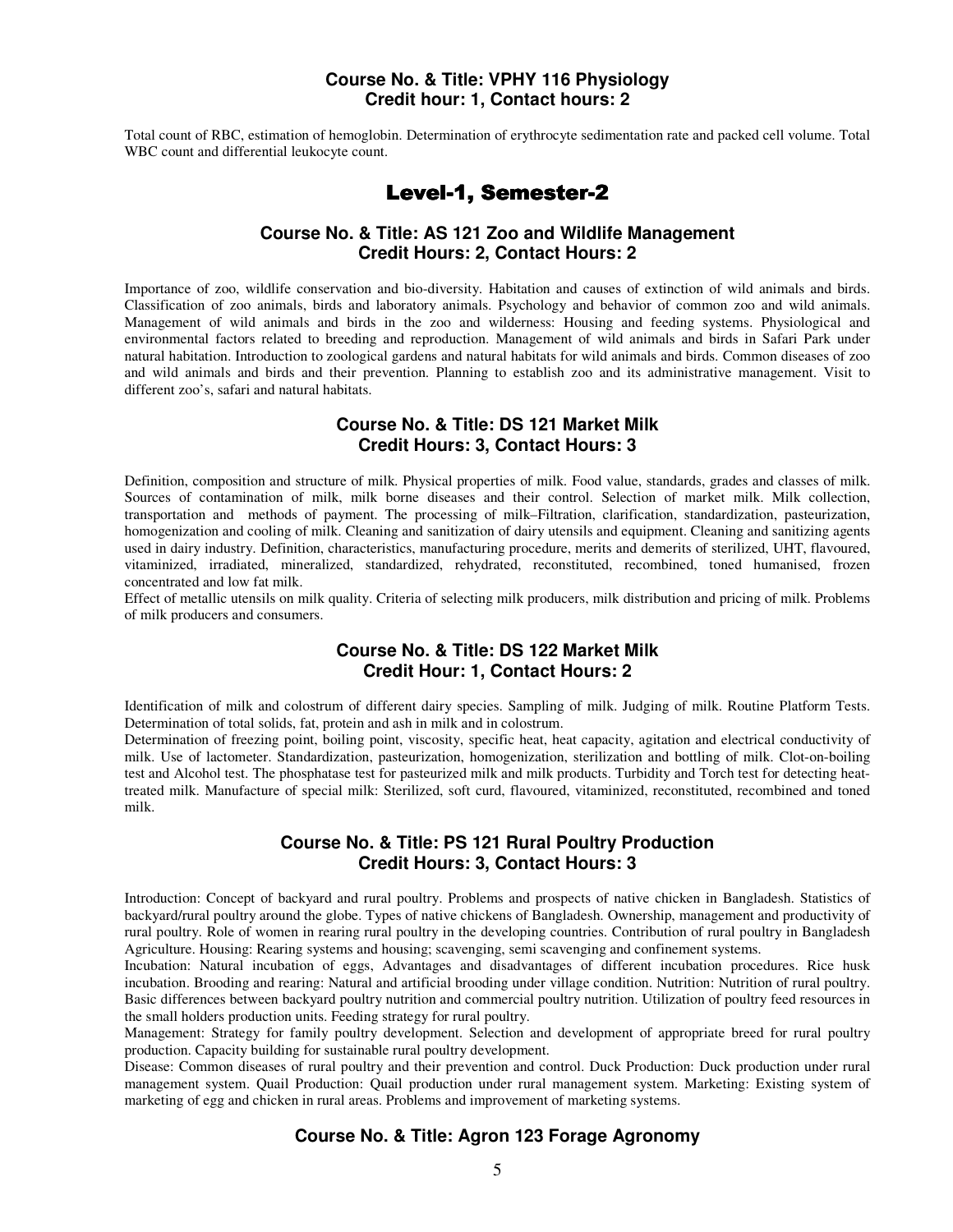## **Credit Hours: 2, Contact Hours: 2**

Introduction to Agronomy: Definition and scope of Agronomy. Relationship of Agronomy with Animal Husbandry and other branches of Agriculture, crop-livestock interactions.

Climatology: Concept of weather and climate. Effect of temperature, day length and solar radiation on growth, development and yield of crops. Cropping seasons of Bangladesh and their characteristics. Crops and Cropping Systems: Agronomic classification of crops. Distribution of crops in relation to season, soil, land topography and agro-ecological zones in Bangladesh. Concept of cropping systems.; Different forms of sequential and intercropping systems.

Soil and Soil Management: Definition of soil. Physical and chemical properties of soil. Management of soil fertility and productivity. Tillage: Concept, objectives and types of tillage. Tillage operations. Effect of tillage on soil characteristics and nutrient availability. Characteristics of ideal tilth. Seed and Seeding: Definition and classification of seed. Attributes of seed quality. Seed rate-concept, factors affecting seed rate. Importance of quality seed in crop production. Methods of seeding practices. Plant Nutrition: Plant nutrient elements, their sources and forms of absorption. Functions and deficiency symptoms of nutrient elements in crop plants. Manures and fertilizers and their methods of application. Intercultural Operations: Weeding, mulching and thinning, irrigation and drainage their objective, methods, advantages and disadvantages.

Production Technology of Fodder Crops: Origin and distribution, botanical description, climate and soil requirements, cultivation practices of the crops used as animal feed and fodder such as maize, sorghum, triticale, rice; cowpea, soybean, grass pea, black gram bar seem, alfalfa, sun hemp, dhaincha; german grass, napier, para, guinea and pangola grasses.

Pasture and Pasture Management: Concept, classification and importance of pasture. Pasture establishment, management of pasture and pasture herbage utilization. Feasibility of pasturing in Bangladesh.

## **Course No. & Title: Agron 124 Forage Agronomy Credit Hour: 1, Contact Hours: 2**

Identification and study of farm implements. Identification and study of crops. Identification and study of seeds. Identification and study of weeds. Identification and study of manures and fertilizers. Practicing ploughing and determination of efficiency of plough. Practicing weeding, thinning and gap filling. Practicing mulching operation. Preparation of compost. Preservation of farm yard manures. Practicing different methods of application of manures and fertilizers. Preparation of silage. Preparation of hay. Purity test of seed. Germination test of seed. Study of the effect of plant nutrients/seed rate/plant density on the performance of a fodder crop in students' plot.

#### **Course No. & Title: VPAR 123 Introduction to Parasitology Credit Hours: 2, Contact Hour: 1**

**Introduction:** Common Definitions, History of Parasitology, Zoological nomenclature of parasites and Classification of Parasites and Hosts, Factors affecting geographical distribution of parasites, adaptation of parasite. Host-parasite relationship. General morphology, lifecycle, economic importance of common trematodes, cestodes, nematodes, protozoa and arthropods of livestock and poultry. Classification of snail intermediate host, Morphology, ecology & biology of common snail intermediate host.

#### **Course No. & Title: VPAR 124 Introduction to Parasitology Credit hour: 1, Contact Hours: 2**

Methods of collection, Preservation and shipment of parasitological specimens. Identification of common parasites of livestock and poultry.

## **Course No. & Title: VMH 123 Principles of Animal Hygiene Credit Hour: 2, Contact Hour: 1**

Definition, principle and scope of health and hygiene. Influence of environment of health: Soil, Air, Ventilation, Water and Housing. Soil: Formation, structure, topography, soil contamination, purification, soil borne diseases, sanitary improvement of soil. Air and Ventilation: Impurities of air, outdoor air, stable air, vitiated stable air and its affect upon health; hygienic importance of ventilation, types of ventilation. Health hazards due to radiation and use of pesticides. Water: Sources of water, hygienic requirement of water, water contamination by different organic and inorganic substances including industrial pollutants and toxic minerals. Sanitation: Definition and objectives of drainage and sewerage system, disposal of wastes. Methods of sterilization and disinfection and characteristics of their agents. Disinfection of byre, stable and farms. Health management practices: Shoeing, grooming, dipping, bandaging, shearing, bedding etc. Animal Restraining. Identification of animals by marking and common terms. Biosecurity plan in farms. Hygienic measures to prevent common infections of livestock.

## **Course No. & Title: VMH 124 Principles of Animal Hygiene Credit hour: 1, Contact Hours: 2**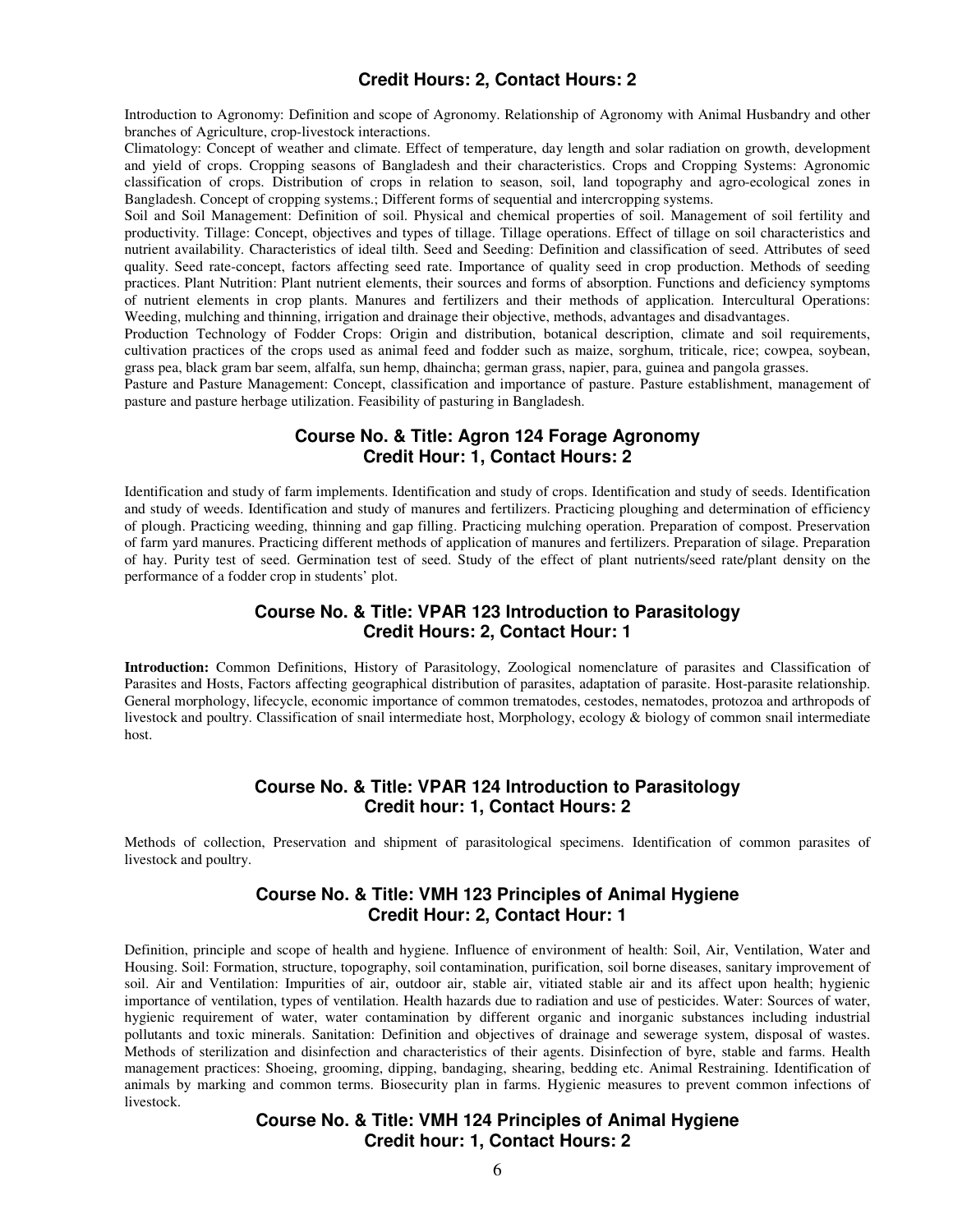Determination of health by physical appearance. Application of bandages. Methods for administration of drugs and vaccines. Sanitary inspection of farms and sewage disposal facilities. Determination of age by dentition or dentition and aging.

## **Course No. & Title: Bioch 125 Metabolism of Biomolecules Credit Hours: 2, Contact Hours: 2**

Bioenergetics**:** Free energy, Entropy and enthalpy. Exergonic and endergonic reactions. ADP-ATP cycle. Digestion and absorption of biomolecules**:** In ruminant and non-ruminant An overview of metabolism**:** Stages in the breakdown of biomolecules. Carbohydrate Metabolism**:** Glycolytic pathway and fermentation**.** Citric acid cycle and its amphibolic nature. Anaplerotic reactions. Metabolic regulation of glycolysis and citric acid cycle. Phosphorylation and Electron transport chain. Gluconeogenesis. Pentose phosphate pathway and its relation to milk synthesis in memarry gland. Lactose biosynthesis. Protein Metabolism: Sources and utilization of amino acid. Catabolism of amino acids. Detoxification of ammonia in liver and brain. Inborn error of amino acid metabolism. Lipid Metabolism: Beta - oxidation of fatty acids. Alpha - oxidation in animals. Catabolism of odd carbon fatty acids in animals. Ketone bodies formation and their utilization. Biosynthesis of fatty acids. Nucleic Acid Metabolism: Protein biosynthesis. Concept of recombinant DNA technology. Interrelationship of carbohydrate, protein and lipid metabolism.

## **Course No. & Title: AE 123 Livestock Production Economics Credit hours: 3, Contact Hours: 3**

Economic Concepts of Livestock Production: Definition and concepts of Economics and Livestock Economics, Scope of Economics, Economic principles applicable to Livestock production. Theory of Demand and Supply: Meaning and types of demand, Law of demand, Factors influencing demand, Demand function, Demand schedule, Demand curves, Changes in demand, Elasticity of demand. Indifference curve analysis, Marginal rate of substitution, Properties of indifference curves, Consumer's equilibrium. Meaning of supply, Factors influencing supply, Supply function, Supply curves, Supply elasticity. Livestock Production: Theory of production, Factors of production, Production function, Stages of production, Laws of returns, Cost and return of livestock production. Marketing of Livestock Products: Meaning of market, Classification of market, Characteristics of market, Price determination of livestock products under perfect competition, Marketing channel, Marketing margin and efficiency, Marketing functions: Standardization and grading of livestock products. Project Analysis in Livestock Production: Meaning of project, Undiscounted and discounted measures of project worth: BCR, NPV and IRR.

# Level-2, Semester-1

### **Course No. & Title: ABG 211 Fundamental Genetics Credit Hour: 3, Contact Hours: 3**

Introduction: Genetical terminology, concept, branches and application of genetics, different types of gene action. Mendelian genetics: Gregor Johan Mendel, his contribution in genetics, Mendel's laws, modification of Mendelian ratios. Linkage, crossing over and chromosome mapping: Linkage and its significance; kinds of linkage and crossing over; cytological basis of crossing over; interference and coincidence; gene mapping. Sex determination and sex related inheritance: Sex-linked, sexinfluenced and sex-limited traits in farm animals. Immunogenetics: Immune response, Humoral and cell mediated antibody; antigen, antibody diversity, histocompatibility complex. Multiple alleles: Coat colour inheritance in rabbit, blood groups and blood protein polymorphisms in animals. Cytogenetics: Animal cell-its organelles and function, Chromosomes and karyotypes of farm animals, gametogenesis and fertilization in farm animals, Variation in chromosomal structure and number, Significance of chromosomal aberration. Biochemical basis of inheritance: DNA and RNA; proof of DNA as a genetic material; structure, replication, RNA types and functions. Extra-nuclear inheritance: Plasmids and mitochondrial DNA. Mutation: Definition, classification and causes; phenotypic and genotypic effect of mutation.

#### **Course No. & Title: ABG 212 Fundamental Genetics Credit Hour: 1, Contact Hours: 2**

Materials used for genetic study and their handling. Karyotyping of domestic animals by cell culture techniques. Study of cell division. Study of multiple alleles in animals and human (blood proteins and enzymes, blood groups). Solving problems on Mendelian genetics, chi square  $(\chi^2)$  test, probability and linkage in farm animals.

## **Course No. & Title: AS 211 Integrated Livestock Farming and Environment Credit Hours: 2, Contact Hours: 2**

Concept, characteristics and objectives of farming systems. Importance and contribution of livestock in integrated farming systems. Plant-animal interactions for sustainable crop-livestock farming systems. Concept and practices of agro-forestry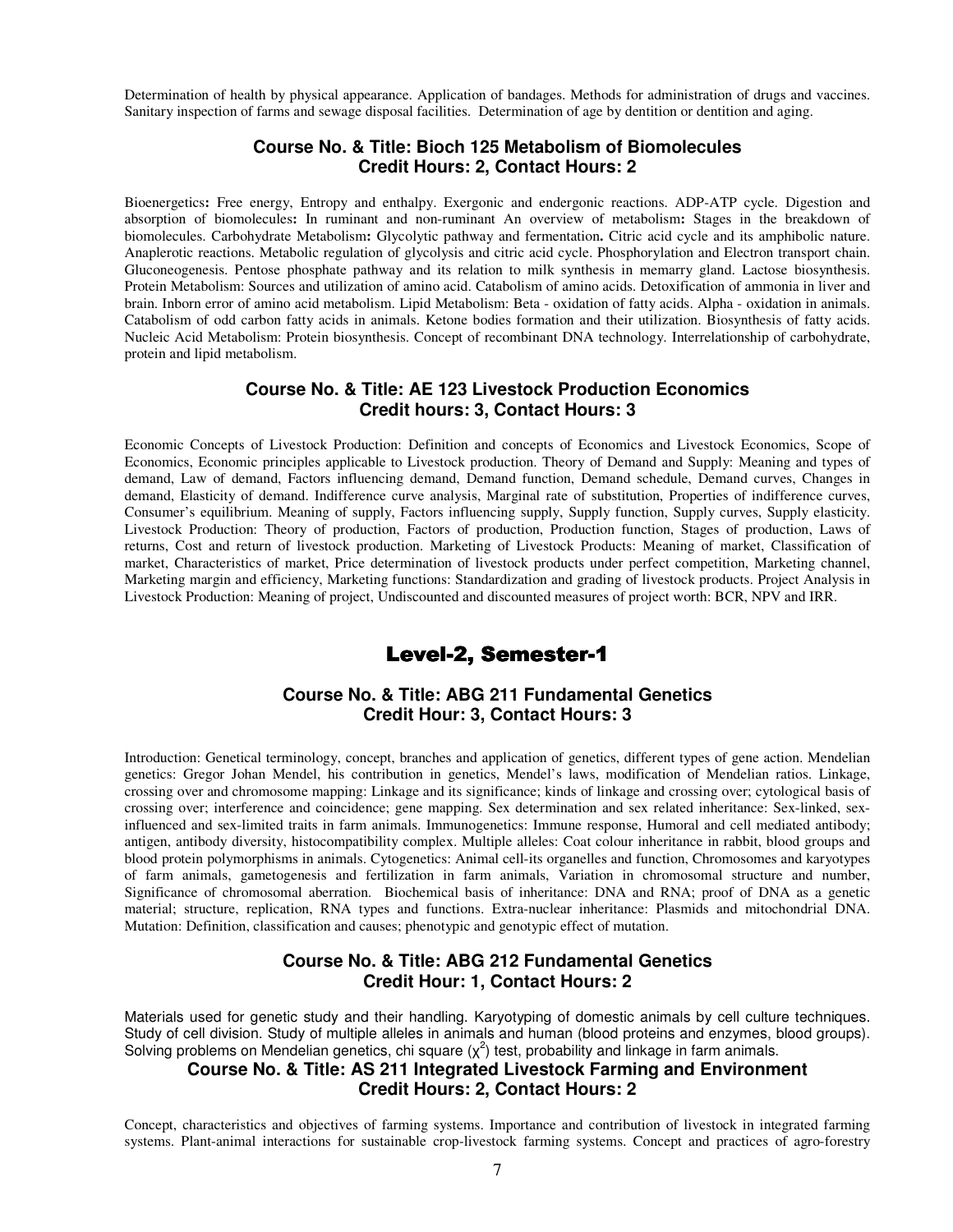systems of livestock production. Technologies for integrated crop-livestock-poultry-fish farming systems. Socioeconomic and biophysical environment of integrated crop-livestock farming systems. Integrated livestock farming for environmental conservation and biodiversity. Visit to different integrated farms.

## **Course No. & Title: AN 211 Fundamentals of Nutrition Credit Hours: 2, Contact Hours: 2**

Introduction: Nutrition, gradual expansion, branches and relationships with other disciplines. Animal and Plant body: Composition of plant and animal body. Soil–plant-animal-human interrelationship. Nutrients: Classification, general functions and dietary sources. Feeding behavior: Feeding habit of different animals, feed selection, choice feeding. Digestive process: Organs involved in digestion, principles of digestion in ruminants and non-ruminants. Energy concept: Sources of energy, partitioning and measurement of feed energy, and nutritional balances. Human nutrition: Interrelationships between animal and human nutrition, role of animal products in human, nutrition, dietary allowances for

different age and sex group of humans.

## **Course No. & Title: DS 211 Dairy Chemistry Credit Hours: 3, Contact Hours: 3**

Importance of dairy chemistry and its relationship with dairy science. Chemical composition and properties of milk and colostrum. Factors affecting the composition of milk. Milk fat: classification, composition, nature, fatty acids, properties, fat globules, stokes law, rancidity and fat constants. Milk protein: Nature, classification and properties. Casein, whey and their industrial uses. Lactose: Nature and properties; lactic acid formation and commercial uses. Vitamins and minerals – Nature, functions and utilizations. Nature and properties of enzymes present in milk Flavour chemistry of milk and milk products. Mechanism of spoilage of milk and its control. Normal and specific fermentation patterns of milk. Techniques of milk preservation in industrial and smallholder farmers level.

## **Course No. & Title: DS 212 Dairy Chemistry Credit Hour: 1, Contact Hours: 2**

Determination of fat, protein, total solids, lactose and ash in milk and milk products by official methods. Determination of adulteration in milk: Test for urea and nitrate test, detection of sodium bicarbonate, sucrose, formalin, and gelatin in milk. Detection of starch in milk by potassium iodide test. Hansa, Bromocresol blue, Starch and Guaicol test. Determination of Animal Fat in dairy products by Valenta and Nitric acid test. Determination of Reichert Meissl Number, Polenske Number, Peroxide Value, Saponification Number, Iodine Number, Butyro–refractometer reading of fat-rich dairy products (butter, ghee, butter oil etc.) and vegetable oil. Refractive Index (RI) of milk fat.

## **Course No. &Title: PS 211 Poultry Feeds and Feeding Credit Hours: 3, Contact Hours: 3**

Introduction to Poultry Feeds and Feeding. Digestive system of poultry. Poultry feed ingredients: Classification, nutritive values, beneficial effects and limitations of feed ingredients. Proteins: Protein quality and requirements for meat and egg production. Energy (Carbohydrates and fats): Sources, importance, distribution, energy content and utilization of poultry feeds. Vegetable oil vs. animal fat. Vitamins and minerals: Role, requirements, sources, deficiency symptoms and their prevention and control. Water: Role, requisites of safe water and control of water quality. Feed additives: Definition, importance, classification, mode of action and residual effects.

Interrelationships of nutrients: Amino acids, vitamins and minerals in relation to diet formulation.

Feeding standards and feeding systems: Feeding standards for poultry. Broiler vs. layer nutrition. Feed forms. *Ad libitum* and controlled feeding. Feeding systems. Ration formulation: Ration and balanced ration. Selection of feed ingredients. Factors to be considered during ration formulation. Principles involved in the formulation of "least-cost feed". Related topics: Feed efficiency. Cholesterol in egg. Pigmentation of broiler and egg yolks. Design and sanitation of feed storage room. Biotechnological approaches to poultry feeds and nutrition.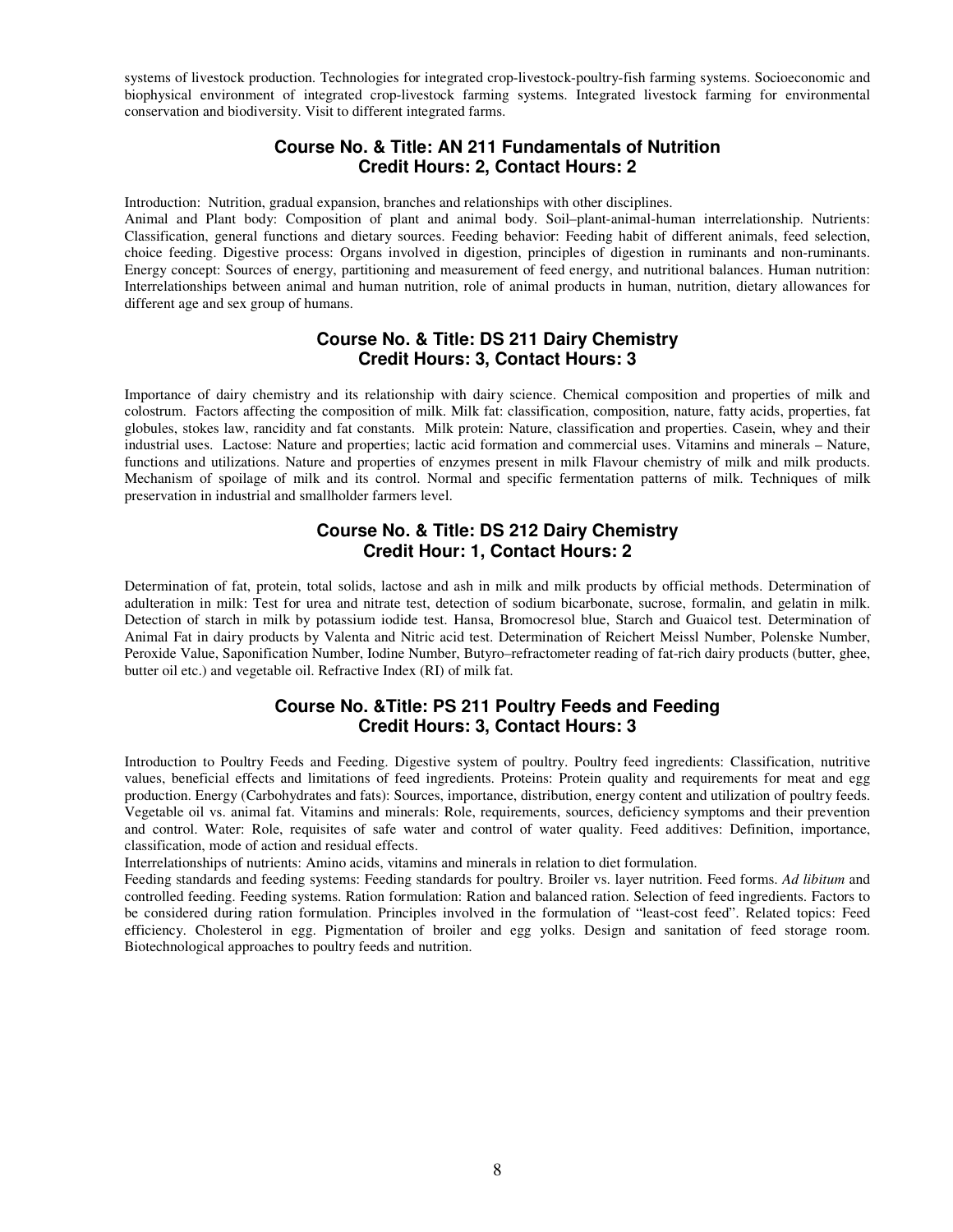#### **Course No. & Title: PS 212 Poultry Feeds and Feeding Credit Hours: 1, Contact Hours: 2**

Identification of poultry feed ingredients and their quality tests. Formulation of balanced ration for poultry. Practices of grinding, processing, steaming, drying, mixing, sacking and storing for feeds. Different feeding and watering systems. Feed budgeting for poultry. Observation on various nutritional deficiencies and disorders in poultry. Use of computer package programme in the formulation of "least-cost diet" for poultry.

## **Course No. & Title: Stat 213 Statistics Credit hours: 3, Contact hours: 3**

Definition, scope and limitations of Statistics. Different types of variables. Frequency distribution: construction and graphical representation. Measures of location and variation and shape characteristics of curves. Random experiment, outcome, sample space. events, mutually exclusive, equally likely, independent and dependent events. Mathematical and statistical definitions of probability, compound and conditional probability. Additive and multiplicative laws of probability. Random variable, probability distribution. Probability function. Binomial, Poisson and Normal distributions. Simple correlation and regression: Scatter diagram, Pearson's correlation coefficient with its properties, least squares method for fitting regression line. Properties of regression coefficients.

Population and sample. Hypothesis, null and alternative hypotheses, type I error, type II error, level of significance. Basic steps for testing hypothesis. Statistical tests: a population mean is equal to a specified value, equality of two population means (independent & correlated), significance of correlation and regression coefficients, independence of attributes. Experimental design: Basic concepts and principles. Completely randomized, randomized block, Latin square and cross-over designs. Covariance analysis in completely randomized and randomized block designs.

## **Course No. & Title: Stat. 214 Statistics Credit hour: 1, Contact hours: 2**

Frequency tables and their graphical representation. Measures of location and variation. Moments. Measures of skewness and kurtosis. Pearson's correlation coefficient. Fitting linear regression to observed data by the method of least squares.

Statistical tests: A population mean is equal to a specified value, equality of two population means (for both independent  $\&$ correlated samples), a population proportion is equal to a specified value, equality of ÿÿo poÿÿlation proportions, independence of attributes, significance of correlation and regression coefficients. Analysis of variance for completely randomized, randomized block, Latin square and cross-over designs. Covariance analysis in completely randomized and randomized block designs.

## **Course No. & Title: RS 211 Rural Sociology Credit hours: 2, Contact hours: 2**

Introduction: Definition of Sociology and Rural Sociology Nature, Subject matter and importance of Sociology; Three Major Theoretical perspectives of Sociology. Origin and Development of Rural Sociology. Role of the Rural Sociology in community Development. Social Research: Social Research: Its Methods and Techniques; Social Research and its importance; Observation, Questionnaire, Interview, Social Survey. Culture: Elements, characteristics and Functions of culture; cultural complexities and Diversities; cultural changes; Primitive and Peasant culture; Folk society & its characteristics. Social Differentiation and stratification: Definition, Types and Function of stratification, Basis and Nature of Stratification in Bangladesh, Rural Class and Power Structure. Social Change: Nature and Characteristics of Social change- Social change and cultural change- Causes of social change; Social Mobility; Social Evolution and Progress. Rural Development Policy and Planning; Impact of Poultry and Livestock to Poverty Alleviation.

## **Course No. & Title: CSM 214 Computer Application Credit hours: 2, Contact hours: 4**

Computer science and computer fundamentals, hardware and software, data and information, information coding, number systems and their internal representation, program and algorithm. Computer operations in DOS and Windows environment; familiarity with the use of applications software: text processing, electronic sheet, presentation materials preparation, statistical analysis. Introduction to terminal use on C/C++ programming.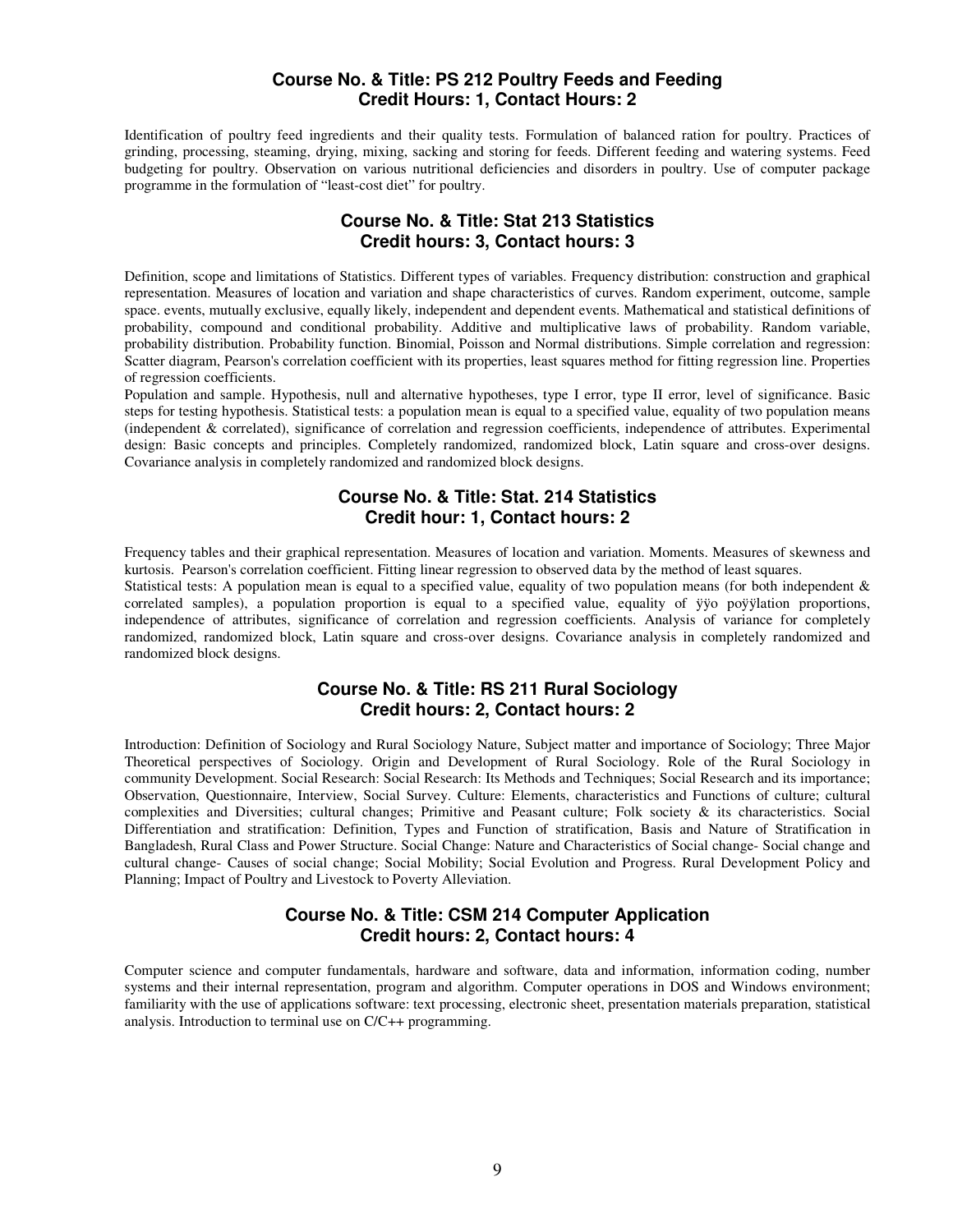# Level-2, Semester-2

## **Course No. & Title: ABG 221 Molecular Genetics Credit Hours: 2, Contact Hours: 2**

Introduction: Concept and application of molecular genetics. Chemical basis of inheritance: DNA as a genetic material; composition and structure of, DNA and RNA; Genomic and non-genomic DNA; Different types of DNA and RNA; Plasmid. DNA replication: General feature, DNA replication in prokaryotes and eukaryotes. Genetic Code: Properties, codons, synonym codons.

Gene expression: Protein and protein synthesis apparatus, transcription, translation, transduction. Gene regulation in prokaryotes and eukaryotes. Genome sequencing. Molecular Markers: Characteristics; application in animal production and health. Genetic Engineering: Recombinant DNA technology and its application, trangenic animals, genetically modified organisms.

## **Course No. & Title: ABG 222 Molecular Genetics Credit Hour: 1, Contact Hours: 2**

Materials used for study of molecular Genetics. Collection and preservation of blood cells and serum for genetic study. DNA and RNA isolation and purification from blood and muscle cells of animal origin. DNA amplification: PCR technology. Computer packages for molecular genetics.

#### **Course No. & Title: AS 221 Buffalo Production and Draught Animal Management Credit hour: 2, Contact hours: 2**

Historical background, domestication, and geographical distribution of buffaloes. Importance of buffaloes and draught animal power in the sustainable integrated farming system. Adaptation and the effect of environment on buffaloes and draught animal power output. Breeds of buffaloes and draught animals. Judging and selection of buffaloes and draught animals. Training, handling and measurement of draught animal performance. Production programme of buffaloes, their constraints and opportunities. Feeding of buffaloes. Energy expenditure of draught animal power and transmission system. Housing and equipments of buffaloes. Breeding and reproductive management of buffaloes. Common diseases and their preventive measures. Planning and evaluation of small scale and commercial buffalo farm.

## **Course No. & Title: AS 222 Buffalo Production and Draught Animal Management Credit hour: 1, Contact hours: 2**

Approaching and handling of buffaloes and draught animals. Judging and selection of buffaloes and draught animals. Methods of feed processing and formulation of balance ration for buffaloes. Different management practices: Castration, ageing, marking, bedding, restraining, cleaning, record keeping and sanitation. Training of draught animals for plaughing, carting and threshing and the use of machineries. Estimation of draught output and energy expenditure. Planning and designing of small scale and commercial buffalo farm. Visit to small scale and commercial buffalo farm.

## **Course No. & Title: DS 221 Dairy Microbiology Credit Hours: 3, Contact Hours: 3**

Introduction to microbiology, Importance of dairy microbiology. Classification of microorganisms-Bacteria, Viruses, Rickettsiae, Yeasts and Molds. Biological properties of microorganisms. Study of specific types of microorganismsthermoduric, thermophilic, psychroplilic, coliform, lipolytic and proteolytic bacteria. Family: Lactobacillaceae, Micrococcaceae, Enterobacteriaceae, Pseudomona-daceae, and miscellaneous bacteria. Associative action among microorganisms. Dairy microorganisms as physiological groups. Destruction of microorganisms by physical and chemical agents. Microbiology of milk in the producing farm, market milk and microbiology of lactic culture. Microorganisms of fermented milks and their applications. Microbiological standards of dahi/yoghurt, butter, cheese, ice-cream, condensed milk, dry milk, special milks and fermented milk drinks. Starter culture, mother and bulk culture preparation, judging of starter culture. Microbiological methods for quality control of dairy products.

## **Course No. & Title: DS 222 Dairy Microbiology Credit Hour: 1, Contact Hours: 2**

Sampling techniques of milk and milk products for bacteriological study. Methylene blue and Resezarin reduction tests, The direct microscopic count (DMC), the standard plate count (SPC) and Coliform count, Yeast and mould counts in milk and milk products. Isolation and characterization of bacteria. Characteristics of bacteria in litmus milk. Thermophilic, thermoduric, psychrophilic bacteria count. Starter culture: Preservation and its activity tests. Tests for antibiotics.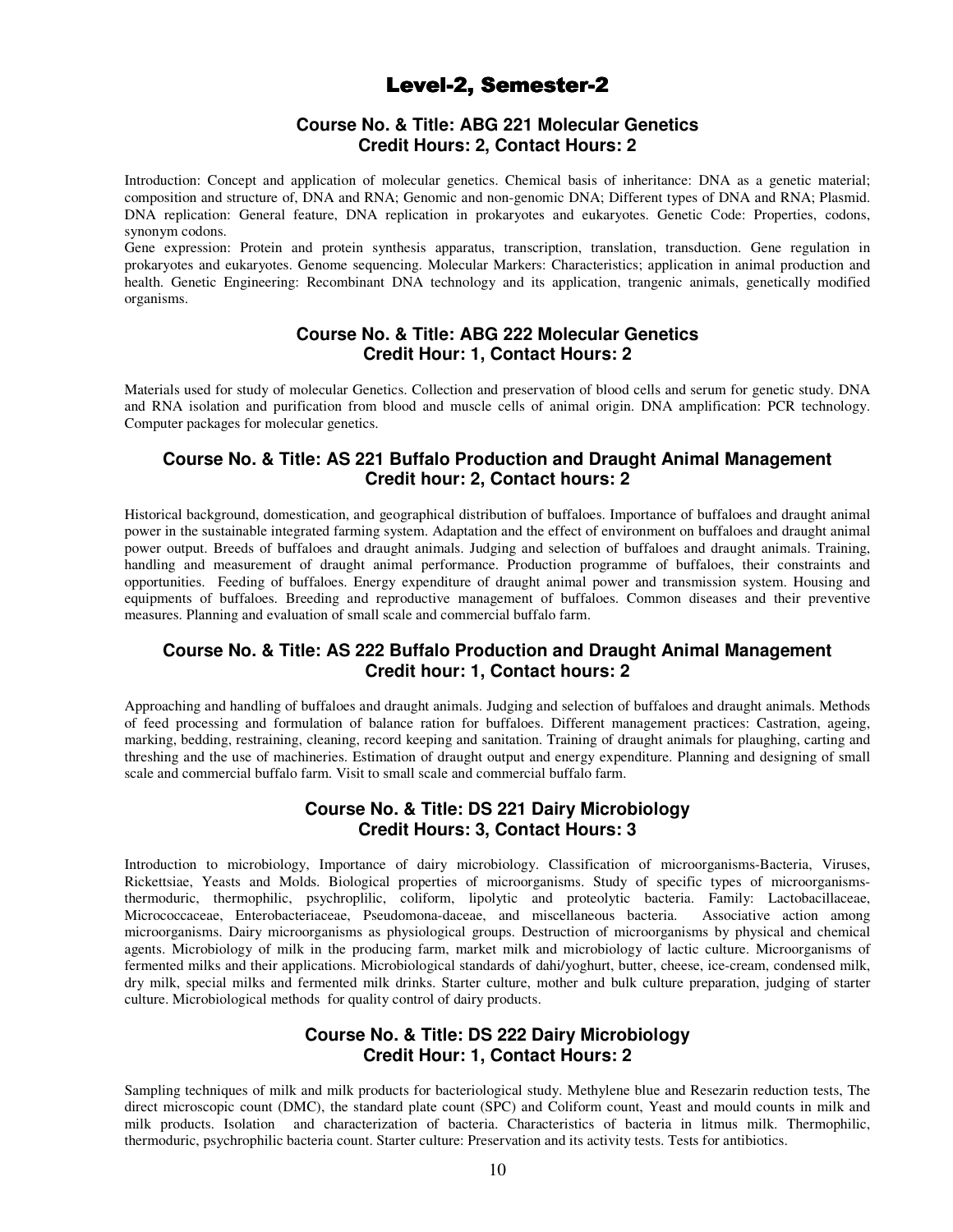#### **Course No. & Title: AN 221Ruminant Nutrition Credit Hours: 3, Contact Hours: 3**

Rumen physiology and ecology: Development of ruminant stomach, rumen environment, rumen microorganisms, their classification and nutrition. Nutrition and environment: Critical temperature, thermoneutral zone, regulation of body temperature, effect of ambient temperature on digestion and metabolism of nutrients.

Digestion and metabolism of nutrients: Mechanism of microbial fermentation, utilization of end products of carbohydrates. Microbial degradation of protein and NPN, microbial protein synthesis and their contribution to host animal. Degradation of dietary lipids, lipid synthesis and its utilization. Interaction between nutrients. Minerals and Vitamins: Role of essential vitamins and minerals in ruminants, their dietary sources and deficiency symptoms. Digestibility: Determination of digestibility by *in vitro, in vivo, in sacco* and marker technique. Factors affecting digestibility. Determination of TDN and ME value. Metabolic and nutritional disorders: Aetiology, symptoms and preventive measures.

## **Course No. & Title: AN 222 Ruminant Nutrition Credit Hour: 1, Contact Hours: 2**

Sampling principles and procedures. Preparation of solutions for chemical analyses. Principles and procedures of proximate analysis of feedstuffs. Determination of moisture, dry matter, crude protein, crude fibre, ash, ether extract and calculation of nitrogen free extract. Determination of ADF and NDF by AOAC method.

#### **Course No. & Title: PS 221 Hatchery Operation and Management Credit Hours: 3, Contact Hours: 3**

Artificial incubation: History and chronological development. Hatchery: Types, site selection, layout, design and construction. Incubators: Types, design, construction, selection and sanitation.

Fertility and hatchability: Influencing factors and calculations of hatchability traits. Hatching eggs: Sources, procurement, selection and care. Incubation: Methods, selection, setting eggs, requirements, embryonic development, critical period, piping, embryonic mortality, taking off hatch, trouble-shooting, counting chicks, selection and culling baby chicks. Organization of works in a hatchery: Qualities of hatchery personnel, management of egg-holding room, sexing baby chicks, chick delivery methods and record keeping in hatchery. Egg and hatchery-borne diseases: Diseases and their blood testing, prevention and control. Economics of hatchery business: Cost-return analysis. Handling newborn chicks: Transportation and marketing. Commercial hatchery: Prospects and problems.

#### **Course No. & Title: PS 222 Hatchery Operation and Management Credit Hour: 1, Contact Hours: 2**

Selection of hatching eggs. Practical demonstration for artificial incubation of eggs. Hatching of eggs by broody hens. Sanitation of incubator and hatchery building. Candling and transferring of pedigree and general eggs from setter to hatcher. Taking off hatch. Sexing baby chicks. Counting, selection, culling, packaging and transportation of baby chicks. Vaccination, debeaking, dubbing, toe clipping and wing banding. Collection and preservation of embryos for observation of development. Detection of causes of failure to hatch. Recording keeping in hatchery. Blood testing of breeding stock. Field trips to commercial hatcheries.

#### **Course No. & Title: VMED 225 Elementary Preventive Veterinary Medicine Credit hours: 3, Contact hours: 3**

Introduction, History, definition, aims and objectives of preventive veterinary medicine. Scope of preventive veterinary medicine and its relationship with animal husbandry and other related sciences. Principles of Veterinary Epidemiology and its scope and relationship with preventive veterinary medicine and animal husbandry. Application of veterinary epidemiologic knowledge for maintenance of health and production of livestock. Introduction and scope of veterinary immunology. Principles of immunologic techniques for maintenance of health and production of livestock.

## **Course No. & Title: VMED 226 Elementary Preventive Veterinary Medicine Credit hour: 1, Contact hours: 2**

Collection of data on animal health and production. Farm visits for assessments of feeding , housing and management of livestock in relation to health and production. Assessment of immunization schedule under farm and rural condition. Financial support is essential to conduct practical classes in the different animal farms and rural areas.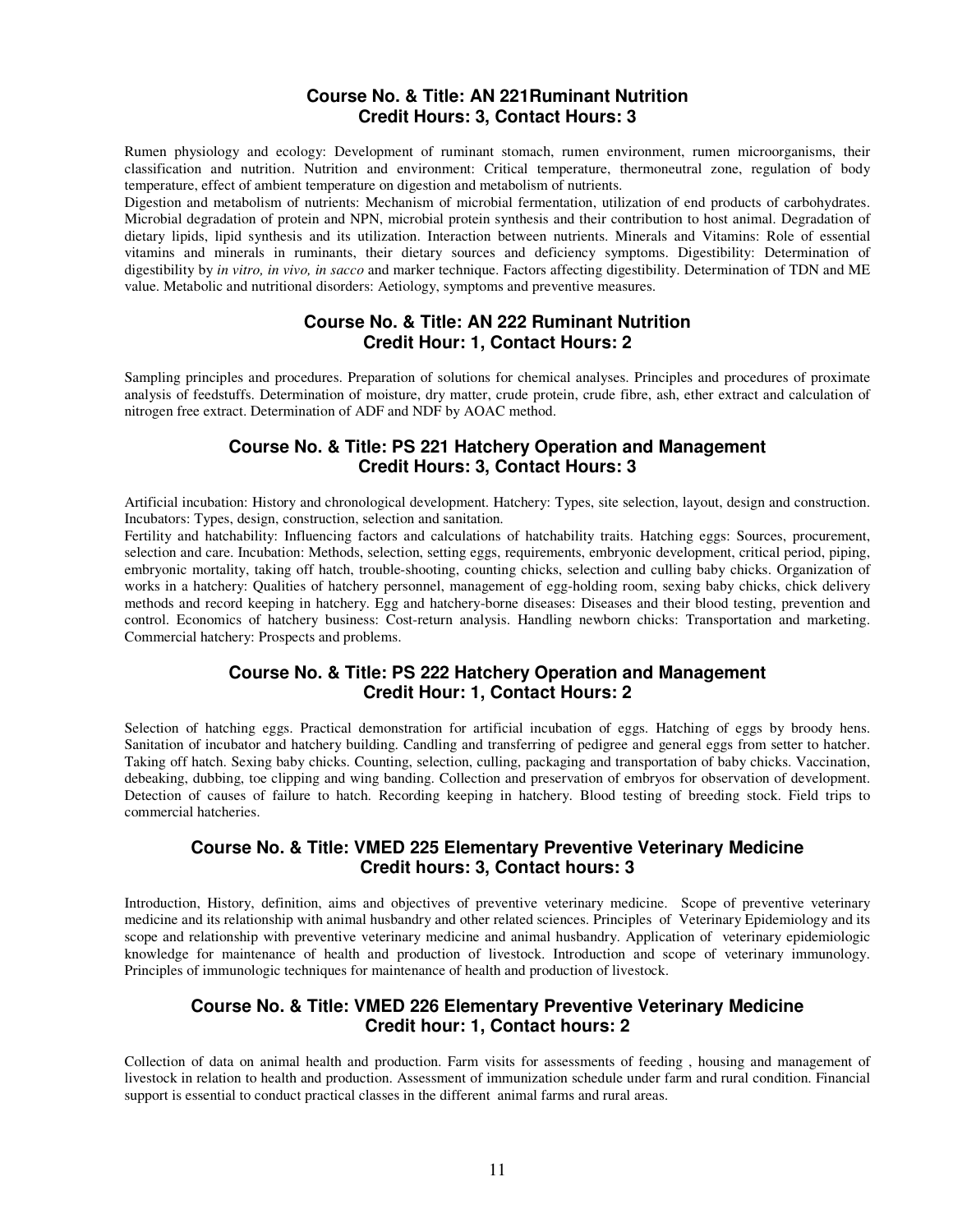# Level-3, Semester-1

## **Course No. & Title: ABG 311 Animal Breeding Principles Credit Hours: 3, Contact Hours: 3**

Introduction: Concept of Animal Breeding, its development and application; breed, strain, line and type; breed association. Genetic constitution of population: Gene and genotype frequencies; Hardy-Weinberg law, factors changing genetic properties and gene frequency. Phenotypic variation: Traits of economic importance, Values and means, discrete and continuous variation, normal distribution, components of phenotypic and genetic variation, genotype- environment interaction, average effect of genes. Population parameters: Heritability, repeatability and genetic correlation, methods of estimation and their uses. Breeding value: Concept, estimation and uses, best linear unbiased prediction (BLUP), most probable producing ability (MPPA) and transmitting ability. Selection: Natural and artificial selection, selection objectives and criteria, aids to selection, progeny testing, sib testing, methods of selection for more than one traits. Response to selection: Selection programme for livestock improvement, prediction and estimation of selection response, implication to livestock improvement and selection limit.

#### **Course No. & Title: ABG 312 Animal Breeding Principles Credit Hours: 1, Contact Hours: 2**

Methods of data collection, management and analysis. Calculation of gene and genotype frequency in animal population. Measurement of variance and co-variance using full-sib and half-sib data. Estimation of heritability, repeatability and genetic correlation, Estimation of breeding value, transmitting ability, most probable producing ability, Calculation of selection differential, selection responses, construction of selection indices, Use of specialized computer program for solving breeding problems.

### **Course No. & Title: ABG 313 Poultry Breeding Credit Hour: 1, Contact Hours: 1**

Introduction: Brief history, scope of poultry breeding origins of poultry, poultry genetic resources, Ancestral species of wild fowl, their geographical distribution evolution, diversity and conservation. Inheritance of Morphological traits: Plumage colour and pattern, Naked neck, dwarfism, creeper condition, comb pattern and auto sexing. Inheritance of production traits: Egg production, growth rate, meat production, fertility, hatchability and feed efficiency. Heritability estimation: Phenotypic variance and its partitioning, parent-offspring regression and sib-method of heritability estimation, heritability estimates for different productive traits both in layers and broilers. Selection: Mass selection, family selection, index selection, reciprocal recurrent selection. Breeding system: Systems of mating used in poultry; breeding for egg, meat and disease resistance (immunological aspects), Breeder stock development for layers and broilers.

#### **Course No. & Title: AS 311 Animal By-products and Waste Management Credit Hours: 3, Contact Hours: 3**

Importance, prospects and potentials of animal by-products. Glossary on hides, skins wool and slaughterhouse by-products. Chemical composition and microscopic structures of hides, skins, and wool. Factors affecting wool and hair growth. Factors affecting the quality of hides, skins and wool. Production, curing, damage and defects of hides and skins. Virtues of wool. Physical properties of wool and specialty hair fiber and their uses. Classification and grading of wool. Manufacturing process and factors influencing the price of wool. Prospects of leather and wool industry. Introduction, glossary and objectives of waste management. Animal wastes and their nutritional values. Farm animal wastes, wastes from tanneries and slaughterhouses. Animal wastes as livestock feed and other purposes, safety and regulation of feeding animal wastes. Development of technologies for processing and treatment of animal wastes.

Use of Animal wastes in bio-gas plant. Disposal of animal wastes, control of odors and environmental pollution. Economics of animal waste management.

#### **Course No. & Title: AS 312 Animal By-products and Waste Management Credit Hours: 1, Contact Hours: 2**

Preparation of animal before slaughter for quality production of hides and skins. Methods of flaying, washing, meating, fatting, trimming, and curing of hides and skin. Detection of damages and defects of hides & skins. Measures for their protection. Microscopic studies of hides, skins and wool. Pulling, sorting, dusting, scouring, drying, determination of staple length and types of wool and fibers. Collection and storage of animal waste in the farm. Identification and chemical composition of farm animal wastes. Commercial by-products plant and estimation of cost analysis. Visit to different slaughter houses, hides and skins markets and tanneries of Bangladesh.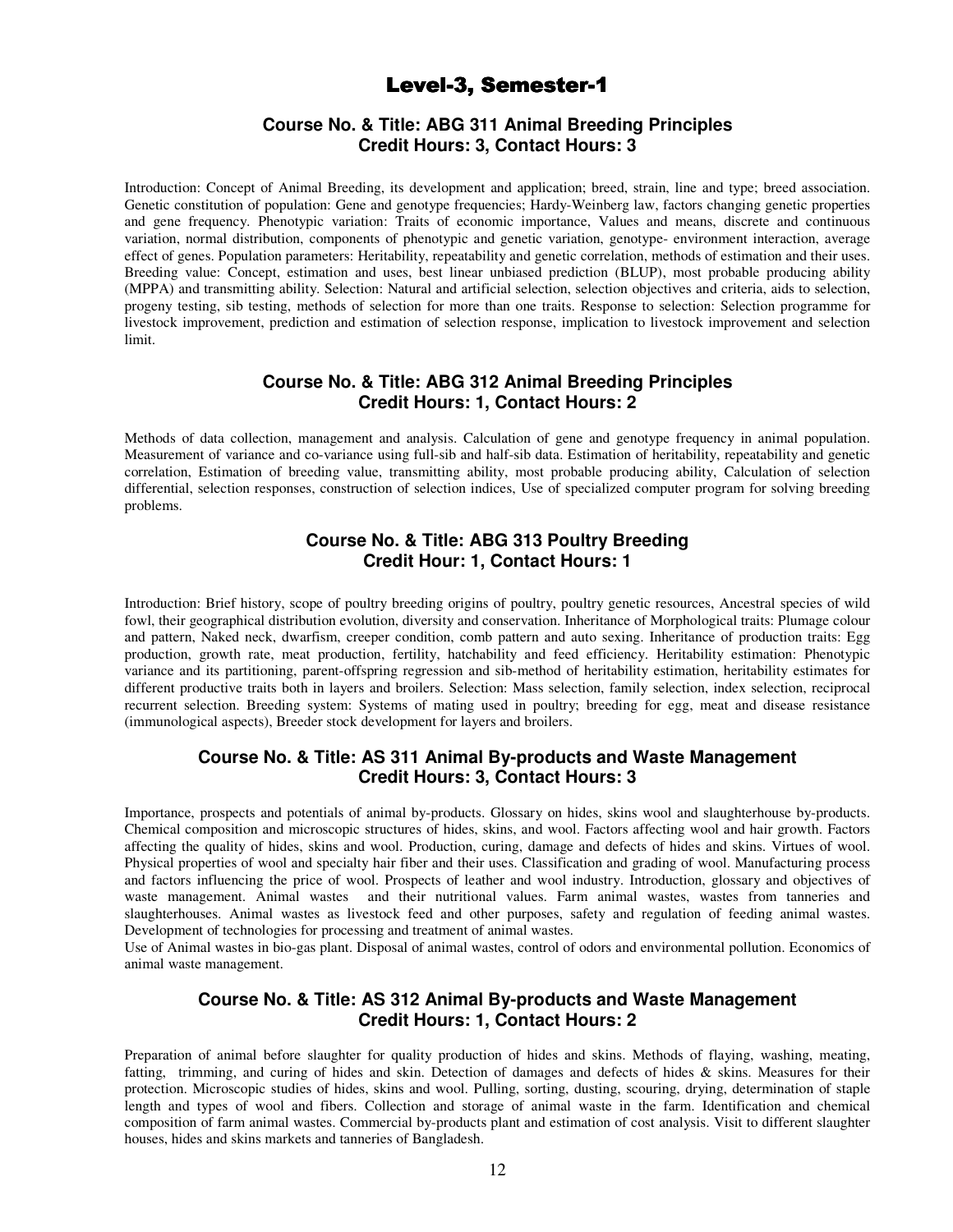#### **Course No. & Title: AN 311 Non-ruminant Nutrition Credit Hours: 2, Contact Hours: 2**

Introduction to non-ruminant nutrition. Digestion and metabolism of nutrients: Carbohydrate, protein and fat. Energy value of feeds: Terms related to energy expression and measurement, applicability of different systems, calculation of energy requirements for avian and non-ruminants. Protein nutrition: Amino acids, their essentiality, measurement of availability. Methods for evaluating protein quality, estimation of protein requirements. Lipid Nutrition: Essential fatty acids, oxidation, cholesterol or fat as an energy source, synthesis of fatty acids and glycerol. Vitamin and mineral nutrition: Characteristics, physiological functions, deficiency symptoms and sources. Composition of vitamin and mineral mixture. Nutrient interrelationships: Interactions among the nutrients. Nutrition and feeding: Nutrient requirements, diet formulation and feeding methods of avian, laboratory animals, rabbits, pigs and horses.

#### **Course No. & Title: AN 312 Non-ruminant Nutrition Credit Hour: 1, Contact Hours: 2**

Feeds for avians and non-ruminants. Ration formulation and preparation of stock diets Preparation of vitamin and mineral mixtures. Dietary allowances for avians and non-ruminants. Metabolic trials with rabbits and poultry. Survey of feed markets.

#### **Course No. & Title: AN 313 Feeds and Fodder Science Credit Hours: 3, Contact Hours: 3**

Feeds: Importance, detailed classification, composition and characteristics. Fodders: Fodder germplasm in Bangladesh. Production and harvesting of leguminous and non-leguminous fodder. Quantitative and qualitative improvement of fodder. Application of GIS in fodder production. Agro-industrial byproducts and unconventional feeds: Importance, sources, nutrient contents and utilization. Feed additives and supplements: Classification, sources, doses, mode of action and their uses. Antinutritional factors: Classification, anti-metabolites, inhibitors, and antagonists. Weeds and aquatic plants: Classification, composition and nutritional characteristics of crop land and wasteland weeds, various aquatic plants of nutritional importance. Poisonous plants: Predisposing factors, characteristics, symptoms and prevention of animals from plant poisoning. Topical pastures & their nutritional characteristics

## **Course No. & Title: AN 314 Feeds and Fodder Science Credit Hour: 1, Contact Hours: 2**

Identification of various feeds and fodder. Fodder production plan. Cultivation of leguminous and non-leguminous fodder. Preparation of fodder album.

#### **Course No. & Title: DS 313 Planning and Management of Dairy Farm and Milk Processing Plant Credit Hours: 2, Contact Hours: 2**

Dairy Farm: Introduction to planning and management. Factors involved in establishing dairy farm. Planning and prospectus of dairy farm of different herd size. Layout of commercial and small scale dairy farm. Planning of year round economic fodder production and feed supply.

Labour management, Hygienic and Occupational safety. Pasture management. Water supply & waste water treatment, air ventilation, drainage facilities, energy supply, cleaning, disinfection & sanitation to dairy farm. Cost of milk production.

Milk processing plant: Dairy plant design, layout and utilization. Plant operations: cleaning, disinfections and sanitation, receiving of milk & container, milk processing, product making, production records, storage, labeling, packaging, shipping, plant supplies. Food safety and hazard analysis and employees sanitation. Application and maintenance of different equipments in milk processing plant: heaters-coolers and heat exchange equipment, pasteurize, homogenizers, evaporating and drying equipment, can washing and sterilizing equipment, bottle washers and fillers, cream  $\&$  butter handling equipments, cheese and casein plant equipment. Steam and its use in milk processing plant. Automation of dairy industry. Visit to plant for inspection, quality control and food plant sanitation.

#### **Course No. & Title: PS 311 Ducks and Specialized Fowl Production Credit Hours: 3, Contact Hours: 3**

Introduction: Origin, domestication, geographical distribution of ducks and other fowls. Problems and prospects of rearing duck, quail, geese, pigeon, guinea fowl, turkey, and zoo birds in Bangladesh. Duck Production: Classification, recent development and production systems. Types and characteristics of egg and meat type ducks. Brooding, rearing, housing and feeding of ducks. Management of breeding stock. Integrated duck farming. Mule ducks production. Prevention and control of diseases. Quail production: Breeds and varieties, housing, feeding and reproductive behavior. Prevention and control of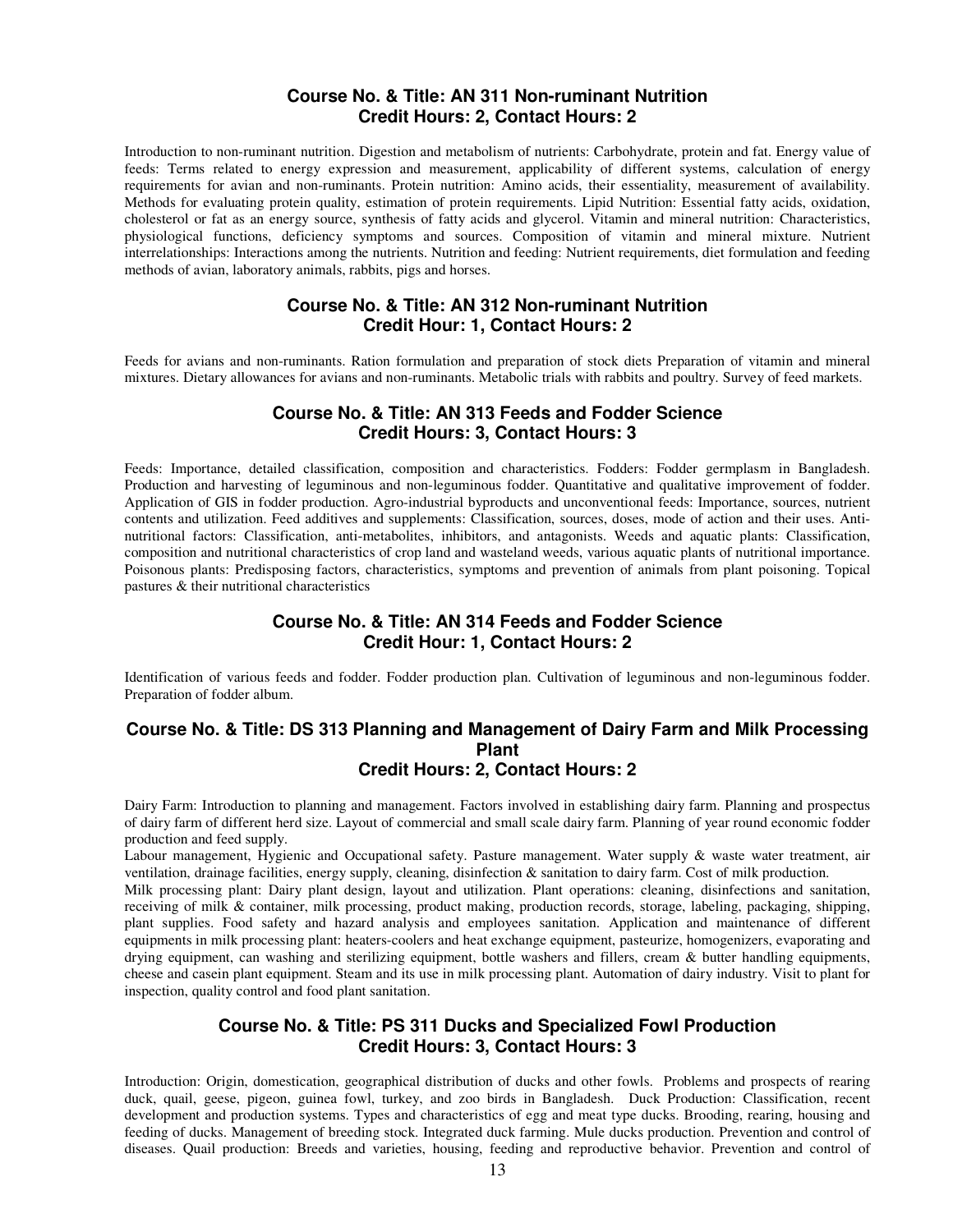diseases. Geese Production: Classification and behavior. Selection, mating, brooding, rearing, feeding and fattening. Prevention and control of diseases. Pigeon Production: Breeds, selection, mating, housing, feeding and preparing pigeon for show and races. Prevention and control of diseases. Guinea fowl Production: Varieties, housing and feeding. Prevention and control of diseases. Turkey Production: Varieties, selection and mating, breeding and artificial insemination, brooding and rearing, housing and feeding. Prevention and control of diseases. Zoo bird Production: Behavior and reproduction. Management of Peafowl, Pheasant birds, Swan, Love birds, White breasted hen, Common Myana, Ostrich, Falcons and other birds.

#### **Course No. & Title: PS 312 Ducks and Specialized Fowl Production Credit Hour: 1, Contact Hours: 3**

Identification of different body parts of duck, geese, pigeon, guinea fowl, quail and turkey. Identification of breeds and varieties of ducks and other species. Housing, feeding, watering and other management practices of different species of fowls. Selection and culling of the breeding stock. Dressing percent and meat yields of different species. Identification of eggs of different species. Analysis of cost benefit ratio of raising different species. Visits to duck farms and preparation of reports. Vaccination programmes. Routine works and sanitary measures.

# Level-3, Semester-2

## **Course No. & Title: ABG 321 Genetic Diversity and Breeding Practices Credit Hours: 3, Contact Hours: 3**

Animal Diversity: Biodiversity in animal agriculture, genetic diversity, and avenge heterozygosity, animal genetic resources (FAnGR), status of genetic resources-extinct, critical, endangered, and at risk. Causes for loss of genetic resources, conservation of genetic diversity and improvement of FAnGR and their wild relatives. Inbreeding: Genetic and phenotypic effects, inbreeding coefficient, inbreeding depression, purebred breeding, close breeding and line breeding. Out breeding: Out crossing, crossbreeding, line crossing, grading up, species hybridization, heterosis and its application. Specialized breeding: Selection and breeding policies and plans for the improvement of cattle, buffalo, goat, sheep and poultry for specific purposes, sire reference scheme, Community based livestock breeding system, nucleus breeding system (NBS) and breeding for disease resistance and threshold traits. Breeding small population: Systems of breeding for captive and pet animals, conservation and management of endangered animal species.

## **Course No. & Title: ABG 322 Genetic Diversity and Breeding Practices Credit Hours: 1, Contact Hours: 2**

Identification of indigenous livestock genetic resources. Systems of keeping breeding records in different farm animals. Measurement of inbreeding and relationship co-efficient. Estimation of heterosis, combining ability. Formulation / Designing various mating strategies. Visit to Livestock breeding farms, centers, natural habitats and germplasm conservation center.

#### **Course No. & Title: AS 321 Meat Science and Technology Credit Hours: 3, Contact Hours: 3**

Introduction to meat science and meat technology. Prospects, potentials and constraints of meat industry. Glossary on meat and meat technology. Structure, characteristics and growth of muscle.

Care and management of meat animals. Biosecurity and environmental impact of meat production. Slaughtering and dressing of animals. Disposal and utilization of packing house by products. Factors affecting quantity and quality of meat. Grading of meat. Preparing, packaging and serving meat and its products. Processing, preservation and spoilage of meat. Marketing of meat and meat products. Meat borne diseases and their prevention. Planning & design of abattoir and small-scale slaughterhouse.

#### **Course No. & Title: AS 322 Meat Science and Technology Credit Hour: 1, Contact Hours: 2**

Essentials of slaughtering. Inspection of meat animals prison to slaughter. Methods of slaughtering of animals. Demonstration of carcass of meat animals. Isolation of edible and in edible portion of the carcass. Identification of meat from different species of animals. Demonstration of meat cuts for different species of animal. Preservation of meat. Preparing meat products. Planning and demonstration of slaughterhouse. Visit to meat industry.

## **Course No. & title: AN 321 Feed Processing and Conservation Credit Hours: 2, Contact Hours: 2**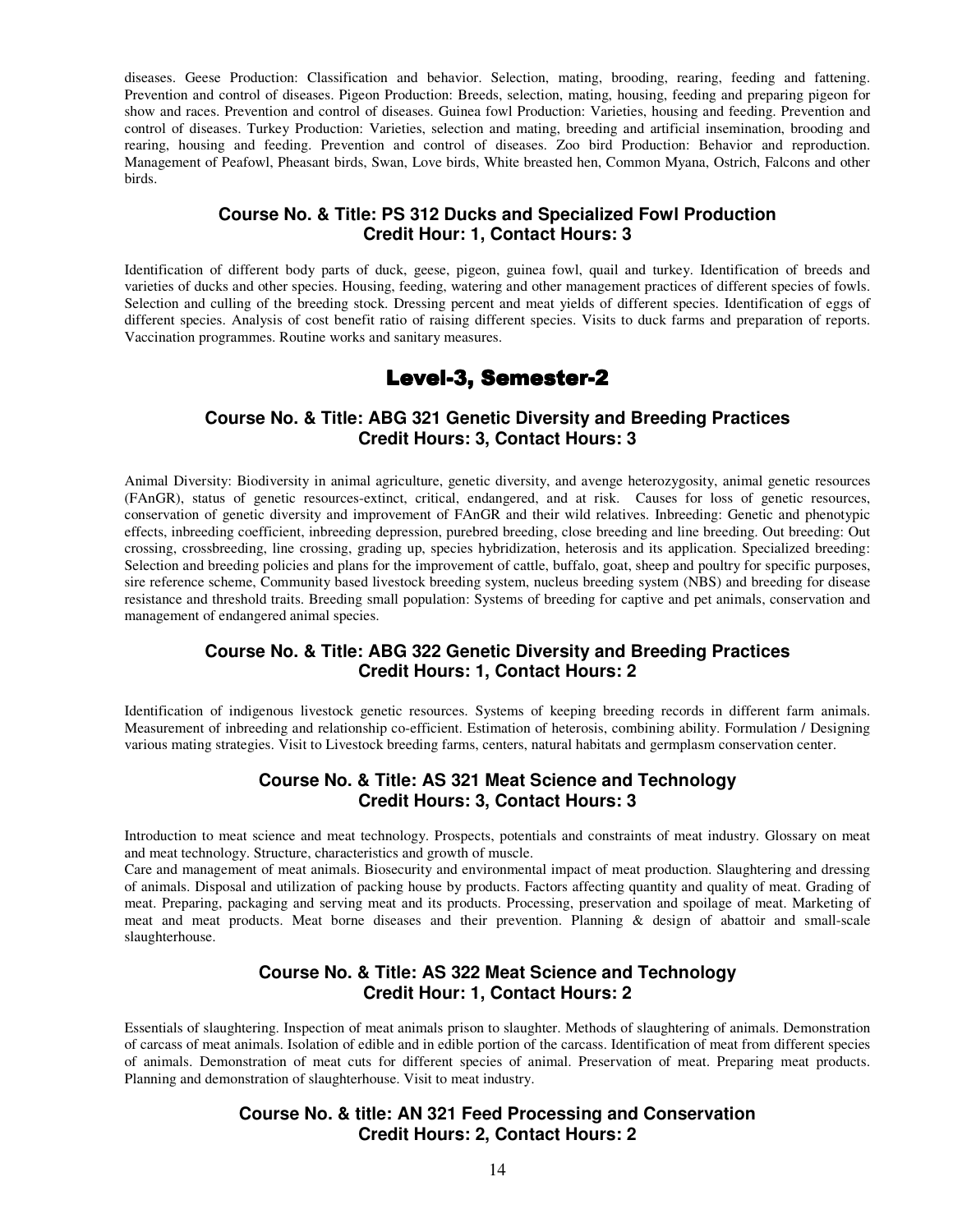Importance of processing and conservation of feeds & fodder. Introduction to processing- Reasons for processing cereals and protein concentrates. Processing cereal grains- dry processes, and wet processes. Effect of processing on physical and chemical properties of cereal grains. Effect of processing cereal grains for beef cattle, dairy cattle and sheep and goat.

Processing poor quality roughages: Methods for treatment of poor quality roughages, ammonia treatment, urea treatment, treatment with NaOH. Conservation of feeds & fodders: Importance of conservation of feeds and fodders, Principles of conservation, Different methods of conservation, Nutritive value of conserved feed. Preparation of silage: Definition, advantages of silage making, Methods of silage making, fodders suitable for silage, types of silo-pits etc. Factors affecting nutritive value of silage. Use of additives during ensiling, Use of sterilizing agents and lactic acid stimulants. Preparation of hay: Definition, advantage of hay making, Methods of hay making, Fodders suitable for hay, Avenues of losses of nutrients during hay making.

#### **Course No. & Title: AN 322 Feed Processing & Conservation Credit Hour: 1, Contact Hours: 2**

Practical aspects of feed processing. Physical, Chemical and biological treatment of low quality roughages. Preparation of silage and hay.

## **Course No. & Title: DS 321 Course Dairy Technology - I Credit Hours: 3, Contact Hours: 3**

#### Introduction to Dairy Technology:

Cream: Classification, grading, objectives, principles and methods of cream separation. Cream separator. Factors affecting the richness, efficiency of separation, standardization and uses of cream. Butter: Composition and nutritive value. Butter makingselection, grading, neutralization, pasteurization, ripening and churning of cream. Addition of colouring, materials, washing, salting, working, printing, packaging and storing of butter. Overrun in butter, defects of butter and remedies. Ghee/Butter oil: Composition and food value. Methods of manufacturing, defects and their remedies, utilization of ghee residues. Ice-cream: Composition, food value and classification. Ice-cream ingredients, calculation of mix, pasteurization, homogenization and ageing of mix, freezing, packaging and hardening, overrun in ice-cream. Condensed and evaporated milk: Composition, food value, manufacturing process of condensed and evaporated milk. Dry milk: Composition, food value, classification, manufacturing process, properties and uses of dry milk.

## **Course No. & Title: DS 322 Dairy Technology - I Credit Hour: 1, Contact Hours: 2**

Parts of cream separator. Separation of cream by modern centrifugal cream separator. Organoleptic evaluation, grading and standardization of cream. Determination of fat, acidity, total solids and ash content of cream. Manufacture of butter, butter oil /ghee. Manufacture of condensed milk. Ice cream mix making. Manufacture of powdered milk.

#### **Course No. & Title: PS 321 Poultry Farm Planning and Management Credit Hours: 3, Contact Hours: 3**

Planning and Management: General considerations in planning and management of poultry farm. Environmental aspect of planning and management. Farm Planning: Planning for modern poultry hatcheries, commercial broiler and layer farms, parent stock farms, duck, quail and integrated farms and processing plants. Farm Management: Equipment and machineries, personnel, routine work and products marketing, disposal of dead birds and farm manure. Cost-benefit Analysis: Cost-benefit analysis of different poultry farms.

## **Course No. & Title: PS 322 Poultry Farm Planning and Management Credit Hour: 1, Contact Hours: 2**

Farm Planning: Layout and financial statement of parent stock farms, modern hatcheries, commercial broiler and layer farms, duck, quail, integrated farms and processing plants. Biosecurity in planning and designing poultry farms. Farm Management: Personnel, routine work, machineries, financial management and marketing. Field trips: Visits to poultry farms and smallholders' production units.

#### **Course No. & Title: VMH 323 Poultry Disease Management Credit Hours: 2, Contact Hours: 2**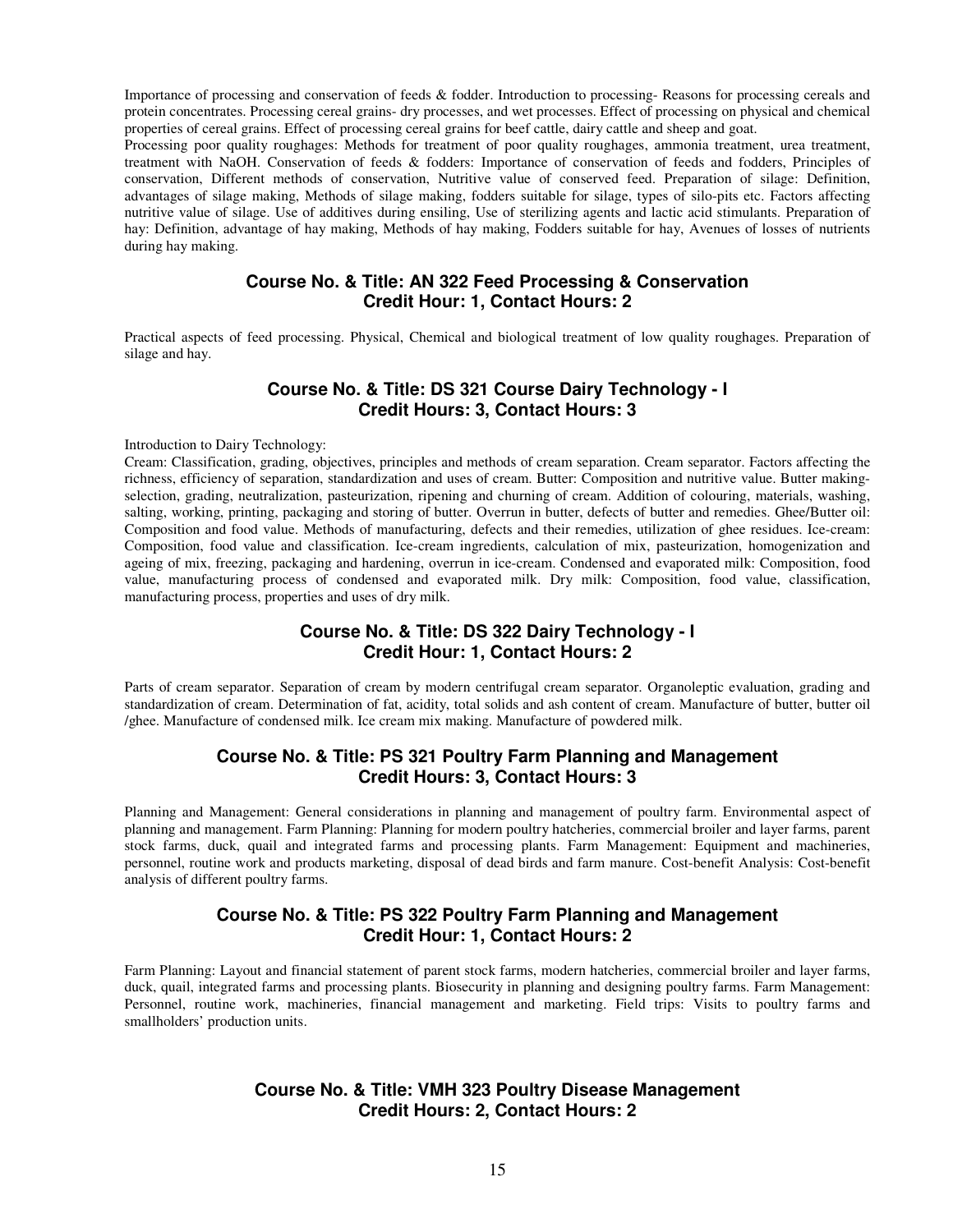Factors influencing health and diseases of poultry, practices of hatchery and flock hygiene, disposal of wastes, litters and carcasses spread of infectious agents of important poultry disease. General measures for the prevention and control of common poultry diseases, isolation, quarantine, disinfection and immunization practices, bio-security, Influence of stress and stressors on poultry health.

#### **Course No. & Title: VMH 324 Poultry Disease Management Credit Hour: 1, Contact Hours: 2**

Hatchery and flock hygiene management, disposal of wastes, litters and carcasses, General measure for the prevention and control of common poultry disease, isolation, quarantine, disinfection and immunization practices.

# Level-4, Semester-1

## **Course No. & Title: ABG 411 Reproduction of Farm Animals Credit Hours: 3, Contact Hours: 3**

Introduction: Definition and scope of Animal Reproduction. Type of reproduction in various species of animals. Relationship with genetics and breeding. Reproductive System: Embryology, anatomy, histology and physiology of reproductive system in farm animals. Reproductive Endocrinology: Hormones and receptor, classification, properties function and mode of action. Endocrine regulation of male and female reproduction. Hormone assay. Hormone like substances-growth factors and prostaglandins. Interaction between genetics and endocrinology.

Germ cells: Primordial germ cells, life history of the germ cells. Oogenesis and its biochemical aspects. Ovulation, follicular atresia and structure of egg, spermatogenesis, sperm transport in the male and female genital tract, and egg 'pick-up', Reproductive cycle and sexual behavior: Puberty and its practical application. Estrous cycle and related events in different farm animals. Breeding season and its effect on reproduction, maternal and neonatal behavior. Fertilization, pregnancy and parturition: Fertilization, preparation of gametes, acrosome reaction, interaction of spermatozoa with the zona pellucida, gamete fusion, activation of the egg, cleavage, blastocyst formation, implantation, embryonic and fetal development, act of parturition. Herd fertility: Concept of fertility and sterility. Reproductive failure and measures of reproductive efficiency in male and female. Common reproductive diseases, disorder and their prevention. Economics of poor fertility, herd fertility improvement.

#### **Course No. & Title: ABG 412 Reproduction of Farm Animals Credit Hours: 1, Contact Hours: 2**

Methods of reproductive sample collection. Male and female reproductive organs in different farm animals. Management of breeding animals. Heat detection in farm animals. Routine activities at maternity house. Rectal palpation in farm animals for reproduction management. Histological study of different parts of male and female reproductive organs. Hormone assay. Monitoring herd/flock reproductive efficiency.

## **Course No. & Title: AS 411 Goat and Sheep Production Credit Hours: 3, Contact Hours: 3**

Geographical distribution and world production systems of goat and sheep. Importance of goat and sheep, their functional roles in poverty alleviation in Bangladesh. Classification and description of goat and sheep breeds according to their uses. Thermoregulation and biodimatology of goat and sheep and adaptation to different environment. Housing of goat and sheep, their requirements and types with specifications. Management of goat and sheep for reproductive purposes. Feeding systems of goat and sheep for growth, meat, milk and wool production. Growth pattern and meat production of goat and sheep. Systems of measuring efficiency of production. Management practices of goat and sheep flock. Farming systems, biological and economic efficiency. Common diseases and parasites of goat and sheep, their prevention and impact on productivity. Planning and evaluation of small scale and commercial goat and sheep farm. Prospects and potentialities for increased goat and sheep production.

## **Course No. & Title: AS 412 Goat and Sheep Production Credit Hour: 1, Contact Hours: 2**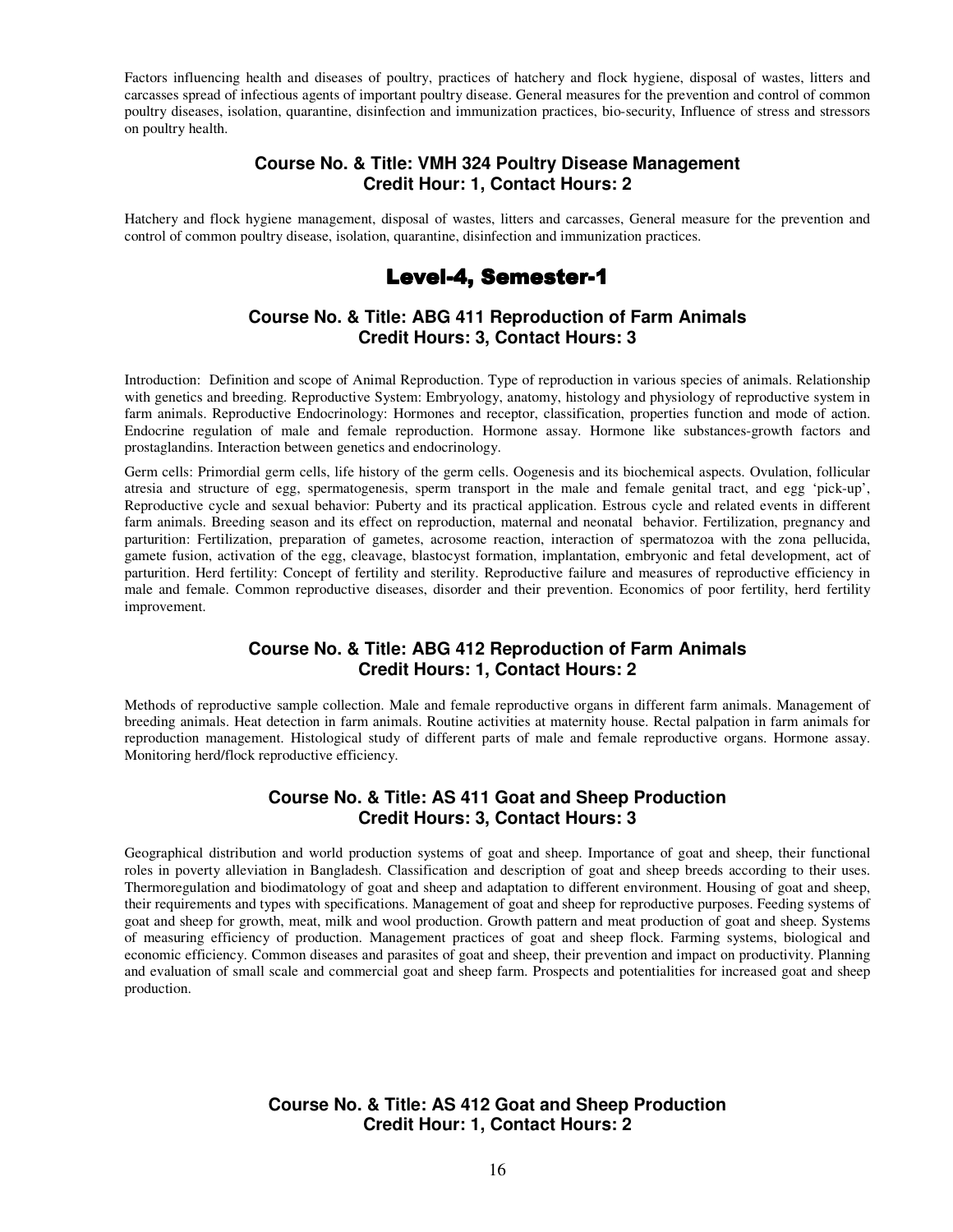Approach, handling and care of goats and sheep of different age and physiological conditions. Methods and procedures of judging of goat and sheep for meat, milk and wool production. Housing: Types of housing, equipment and facilities for housing of goat and sheep. Management practices in goat and sheep farm. Formulation of balanced ration and feeding schedule at different productive stages. Record keeping in goat and sheep. Studies of rural goat and sheep production system: Case studies through participatory rural apprisal (PRA). Planning and designing of small and commercial goat and sheep farm. Visit to goat and sheep farm.

## **Course No.& Title: AN 411 Feed Milling Industry Credit Hours: 2, Contact Hours: 2**

Feed milling: Importance, present status and future scope. Planning: Planning, site, size and capacity of feed mill. Feed mill operation: Outline, flow-chart for compound feed production. Machines, intake and handling of raw materials: Intake of bulk and bagged materials, liquid ingredients, bag and bulk handling machineries. Conveying systems, weighing and cleaning of raw materials. Raw material storage: Bag and bulk storage. Bin construction. Moisture in raw materials during storage. Raw materials quality: Physical characteristics, chemical analyses, bioassays, feed microscopy. Processing of agricultural and industrial byproducts: Grinding, grinding equipment, hammer mill installation, breaking rolls, roller mills, mixing, mixing equipment. Pelleting: Principles of pelleting, pelleting equipment, various aspects of pelleting, operation and maintenance of machines. Weighing and packing: Weighing methods, steps in packing, types of bags used in the feed mill. Storage and delivery: Types of bin/silo, bulk intake and storage, intake of bagged materials, bulk and bag in the machineries, bulk and bag transportation. Quality control of finished products: Importance, basic quality assurance programme. Cost for feed milling: Production costs, fixed and running costs.

## **Course No. & Title: AN 412 Feed Milling Industry Credit Hour: 1, Contact Hours: 2**

Layout of a typical feed milling industry. Handling and operation of grinder, mixer, pellet die, roller shell etc., Feed drying and grinding, on-farm hand mixing. Compound feed manufacturing. Visit to feed mills.

## **Course No. & Title: AN 413 Nutrient Requirements for Livestock Credit Hours: 2. Contact Hours: 2**

Energy requirements: Energy systems for ruminants and non-ruminants. Energy requirements for maintenance, growth, lactation, reproduction, wool growth and work of different species of ruminants and non-ruminants. Efficiency of utilisation of metabolisable energy. Protein requirements: Methods of estimation of protein requirements. Protein systems for animals. Protein requirements of animals for maintenance, and productive purposes. Mineral requirements of farm animals: General approach of assessing the requirements Methods of estimation of requirements. Estimation of requirements for calcium, phosphorus, magnesium and important trace elements for cattle, buffaloes, sheep, goats, horse and rabbits. Vitamin requirements for farm animals: Requirements for maintenance, growth, lactation and pregnancy, Interrelationship of vitamins and minerals. Water and its requirements: Sources of water. factors affecting water intake of farm animals. Estimation of water requirements for ruminants and non-ruminants.

#### **Course No. & Title: DS 411 Dairy Technology - II Credit Hours: 3, Contact Hours: 3**

Cheese: Composition, nutritive value and classification of cheese. Principles of cheese making, coagulants and their properties, mechanism of milk coagulation. manufacturing process of domestic and foreign cheese, cheese rheology, vegetable cheese. Dahi/yoghurt: Composition, food value and manufacturing process of sweet, sour and fruit dahi. Characteristics of good quality dahi, mechanism of milk coagulation. Defects of dahi and their remedies.

Indigenous dairy products: Classification of indigenous sweetmeat, manufacturing technology of rossogolla, rasomalai, chamcham, kalojam, lalmohan, peda, kanchagolla and sandesh, judging and quality control of sweetmeat. Other milk-based products: Pudding, Custard, Cummins, Kefir, Acidophilus milk, Bulgarian butter milk. Milk processing plant and creamery: Prerequisites for plant establishment, design, plant and creamery operation, cleaning and hygiene. Quality Control: Definition, concept and applications in dairy industry, food adulteration, product specifications, National and International standards for dairy food, Codex Alimentarius; ISO: 9000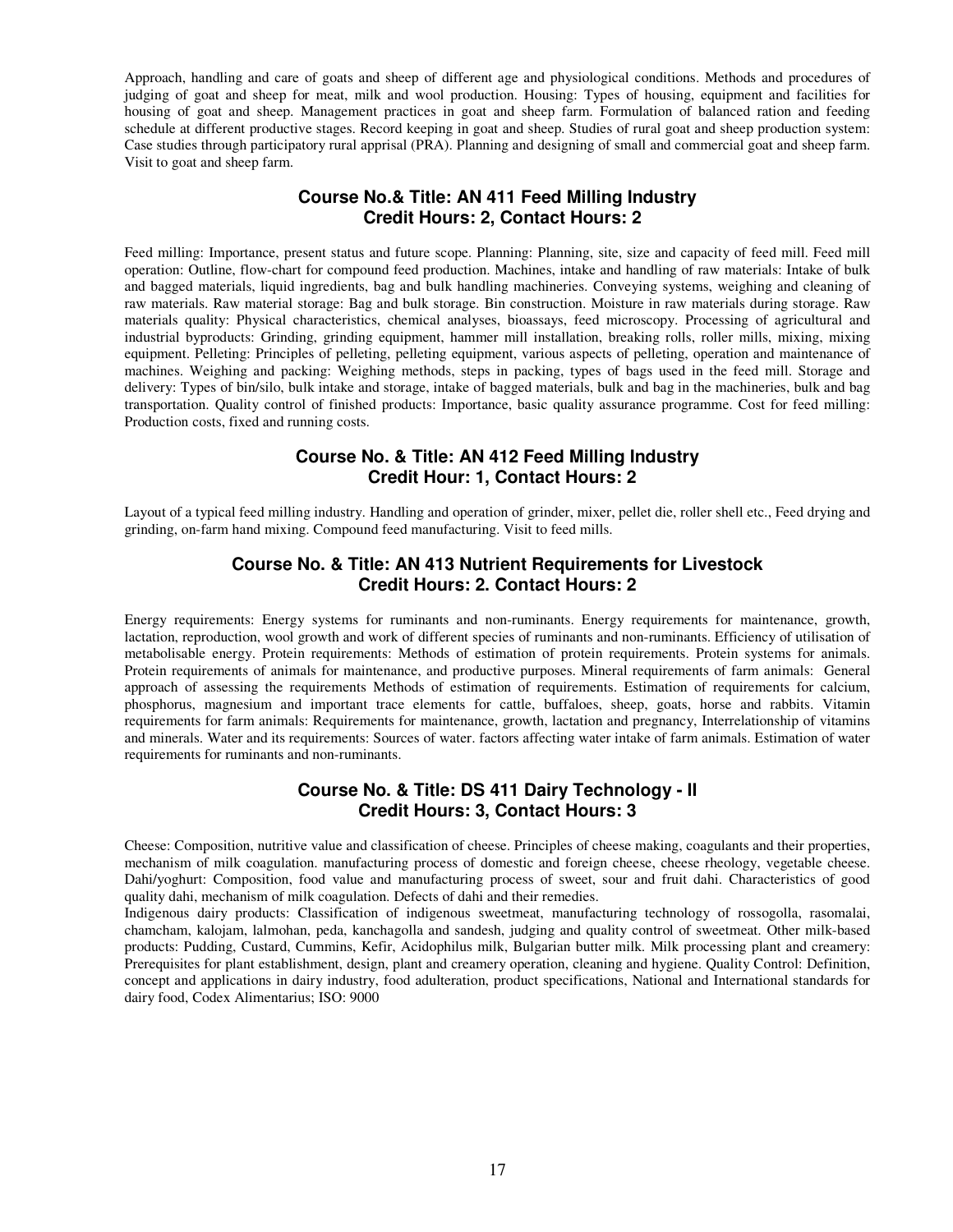#### **Course No. & Title: DS 412 Course Dairy Technology -II Credit Hour: 1, Contact Hours: 2**

Cheese making: Dhaka cheese, Cottage cheese, Cheddar cheese, Brick cheese and Swiss cheese. Manufacturing of Dahi, Yoghurt, Cultured milk and Cultured butter milk (matha).

Preparation of sweetmeat :Chhana, Khoa, Rossogolla, Khanchagolla, Sandesh, Monda, Rasamalai, Peda, Chamcham, Malaikari. Manufacturing of sherbets, water ices and novelties, pudding, custard, milk-shake and lachhi. Visit to modern dairy plants. Judging of Dairy Products.

## **Course No. & Title: PS 411 Egg Production and Technology Credit Hours: 3, Contact Hours: 3**

Introduction: Distinction and sources of parent stock and commercial hybrids, table eggs and hatching eggs. Statistics on grandparent stock, parent stock, commercial hybrids, table and hatching egg production. Modern strains: Concept, types and chronological development.

Parent stock and commercial layer production: DOC transportation, clean up and disinfection, care on arrival, critical period, tools to reach target, flock uniformity and management practices from day-old to end of lay. Housing and environment: Housing types—general rules. Dirty and clean concept. Open-sided house and environment controlled house. Ventilation and light control. Equipment and their uses. Litter management. Heat stress and its consequences on growth and production. Combating heat stress. Egg production in smallholder's farms: Selection of birds. Management procedures. Constraints and ways of overcoming. Prevention of diseases: Biosecurity. Principal diseases and their vaccination and medication schedule. Disposal of poultry manure, used litter and dead birds. Preparation and transportation of samples to diagnostic laboratories. Organic egg production: Management and feeding of layer chicken. Egg: Food value, uses, and products technology. Egg production and quality: Factors involved. Methods of improvement and measurements of egg quality. Marketing eggs: Marketing channel, marketing problems and solutions.

## **Course No. & Title: PS 412 Egg Production and Technology Credit Hour: 1, Contact Hours: 2**

Preparation of poultry house: Cleaning, washing, disinfection and fumigation. Equipment and materials for production: Use of equipment and materials in brooder, grower and layer houses. Practice of debeaking. Feeding: Feeding practices of parent stock and commercial birds. Vaccination and medication: Preparation and uses of vaccination and medication schedule. Care and handlings of eggs: Collection, grading, packaging, storage and transportation. Eggs: Structures and identification of normal and abnormal eggs. Measurements of egg quality traits: Shell quality and internal quality. Field trips: Observation of operation systems of rural parent stock and commercial layer farms, visit to industrial parent stock and commercial layer farms.

## **Course No. & Title: CM 419 Agribusiness Credit Hours: 2, Contact Hours: 2**

Agribusiness: Definition, scope and importance. Agribusiness system, goals of agribusiness firm. Starting the agribusiness. Managing the agribusiness: business location, business facilities, production, service or sales activities, business costs and business accounting. Agribusiness products, packaging & branding, pricing, promotion and distribution system. Agribusiness commodity systems of livestock & livestock products, poultry and poultry products and the related inputs.

# Level-4, Semester-2

## **Course No. & Title: ABG 421 Artificial Insemination and Reproductive Biotechnology Credit Hours: 3, Contact Hours: 3**

Artificial Insemination: Recent advances, advantages and limitations of artificial insemination. Semen physiology and sperm biology: Composition and properties of semen, structure, physiology and fertilizing ability of sperm. Survival of sperm *in vivo* and *in vitro*. Semen evaluation, diluents and their composition. AI management: Management of females, Preparation and examination of AI bulls. Management of breeding males, teasers. Insemination techniques, time and fertility, diseases transmitted through AI and their control, maintenance of AI records.

Reproductive biotechnology: Concept, scope and its application in animal industry. Reproductive manipulations: Background Estrus synchronization, Multiple Ovulation and Embryo Transfer (MOET). I*n vitro* maturation (IVM) and *in vitro* fertilization (IVF) of mammalian oocyte, *in vitro* culture, (IVC) of embryos and their transfer in surrogate mother. Ultrasound guided transvaginal 'ovum pick-up' (OPU) technique, sex control techniques in farm animals. Frozen semen production technology. Cryopreservation: Principles of cryobiology, Cryopreservation of semen, oocyte and embryos. Principle of Cloning: Historical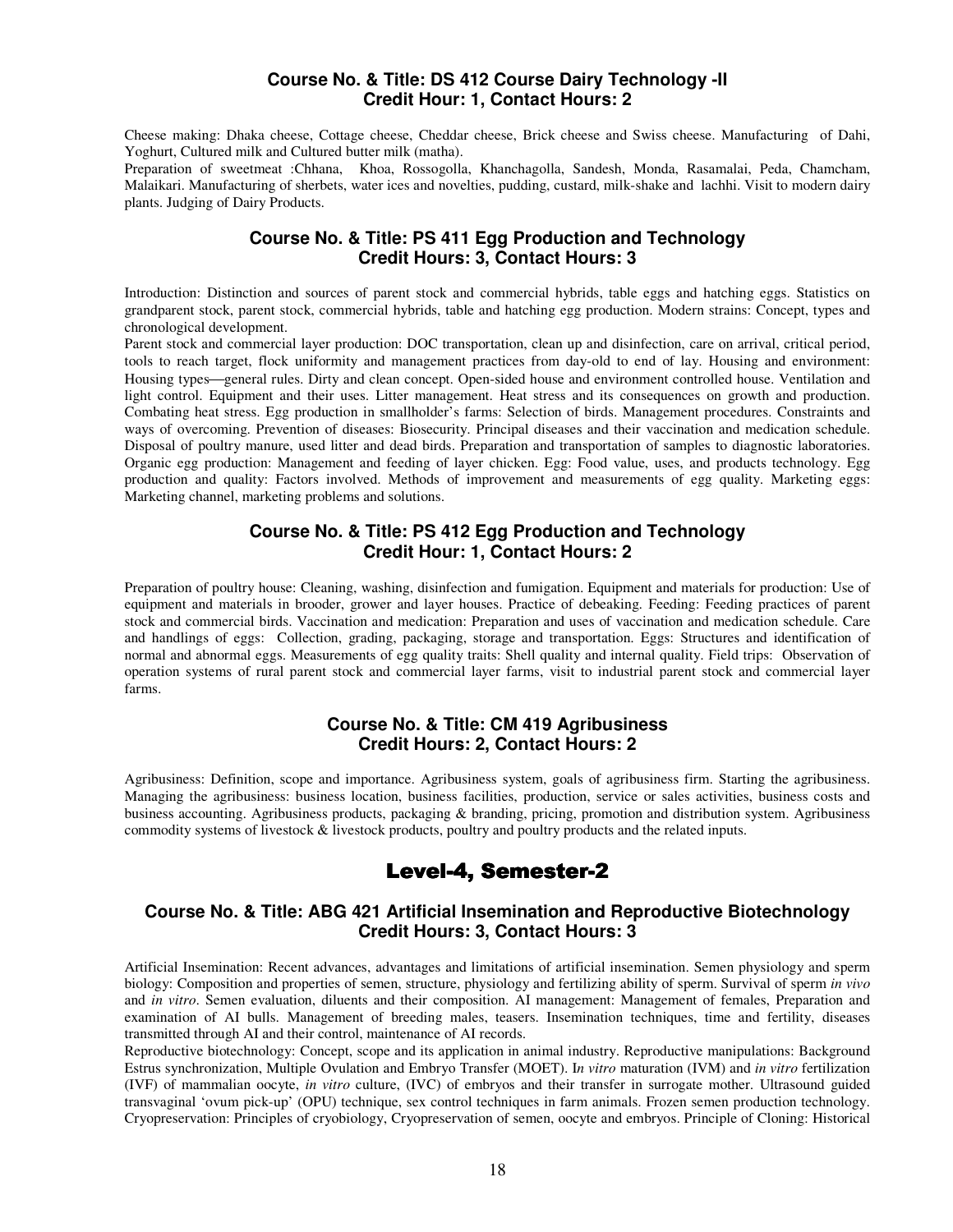perspective; basic biological processes; Methods and application of cloning in-different species. Embryo cloning: Concepts and consequences. embryo slicing and their application in modern animal production, embryonic stem cells culture.

## **Course No. & Title: ABG 422 Artificial Insemination and Reproductive Biotechnology Credit Hours: 1, Contact Hours: 2**

Collection and evaluation of semen for artificial insemination (AI) in cattle, buffalo, goat, sheep and chicken. Preparation of diluents and extension of semen. Production of frozen semen.

Artificial insemination in farm animals and poultry. Pregnancy diagnosis. Handing and shipment and frozen semen. Collection of reproductive organ for biotechnological studies. Oocyte collection, *In vitro* maturation, in vitro fertilization and *in vitro*  culture. Embryo collection, selection, cryopreservation and thawing of gametes. Routine activities at AI center.

## **Course No. & Title: AS 421 Beef Cattle Production Credit hours: 2, Contact hours: 2**

Domestication, geographical distribution and adaptation of beef cattle. Prospects and constraints of beef cattle enterprise. Breeds of beef cattle. Judging and selection of beef cattle. Production programmes of beef cattle, their constraints and opportunities. Feeding systems and feed requirement of beef cattle. Housing and equipments of beef cattle. Breeding and reproductive management of beef cattle. Methods of measuring growth pattern, prediction of carcass composition and beef grading. Use of growth promoters and feed additives for beef cattle. Effect of environment on beef cattle production. Application of biotechnology for beef cattle production. Common diseases and their preventive measures. Farm planning and evaluation of small scale and commercial beef cattle farm.

#### **Course No. & Title: AS 422 Beef Cattle Production Credit hours: 1, Contact hours: 2**

Judging of beef cattle. Formulation of beef cattle ration and demonstration of feeding systems. Beef cattle management practices. Restraining, clipping, ageing, marking, bedding, castration, record keeping, marketing. Demonstration of beef cattle housing. Demonstration of beef cattle production programmes. Planning and design of commercial beef cattle farm. Survey of small scale fattening program in rural areas of Bangladesh. Beef cattle farm manager checklist. Visit to small scale and commercial beef cattle farm.

## **Course No. & Title: AN 421 Livestock Feeding Credit Hours: 3, Contact Hours: 3**

Prediction of feed intake for livestock: Voluntary intake. Feed intake in monogastric and ruminants. Factors affecting feed intake. Feeding standard: Development, types and uses in different species of farm animals. Ration formulation: Ration, characteristics of a good ration. Formulation of ration for cattle, buffaloes, sheep and goat. Economic analysis. Feeding systems: Concept of feeding systems. Feeding systems for different classes of livestock. Usefulness of modern feeding systems under Bangladesh condition. Feeding of farm livestock: Feeding farm animals for different productive purposes. Feeding during scarcity period. Feeding urea-molasses liquid diet, urea-molasses straw, urea-molasses block and unconventional feedstuffs. Feeding conserved forages: Feeding silages, hays and dried grasses and leaves. Factors to be considered in feeding conserved forages. Feeding conserved forages for young stock and for milk and beef production.

## **Course No. & Title: AN 422 Livestock Feeding Credit hour: 1, Contact Hours: 2**

Formulation of ration for large and small ruminants for different productive purposes. Computer programming for ration formulation. Feed evaluation systems. Feeding trial with farm animals for determination of digestibility, nutritive values of feedstuffs and performance of animals. *In vitro* fermentation of feedstuffs using Menke's gas production technique and Tilley and Terrie method. Rumen degradability study of feedstuffs using nylon bag technique.

## **Course No. & Title: DS 421 Dairy Cattle production Credit Hours: 3, Contact Hours: 3**

History of development of major dairy breeds. Systems of dairy development in different countries. Role of cooperative in dairy development. Factors affecting the success of dairy farm operation, quality and quantity of milk. Environmental effects on productivity. Management of dairy cows: Exercise, grooming, trimming of hooves, dehorning, disbudding and removal of extra teats. Care of dam before and after calving, new born calves, heifers, dry, lactating cows and dairy bulls. Record keeping for successful dairy farm operation.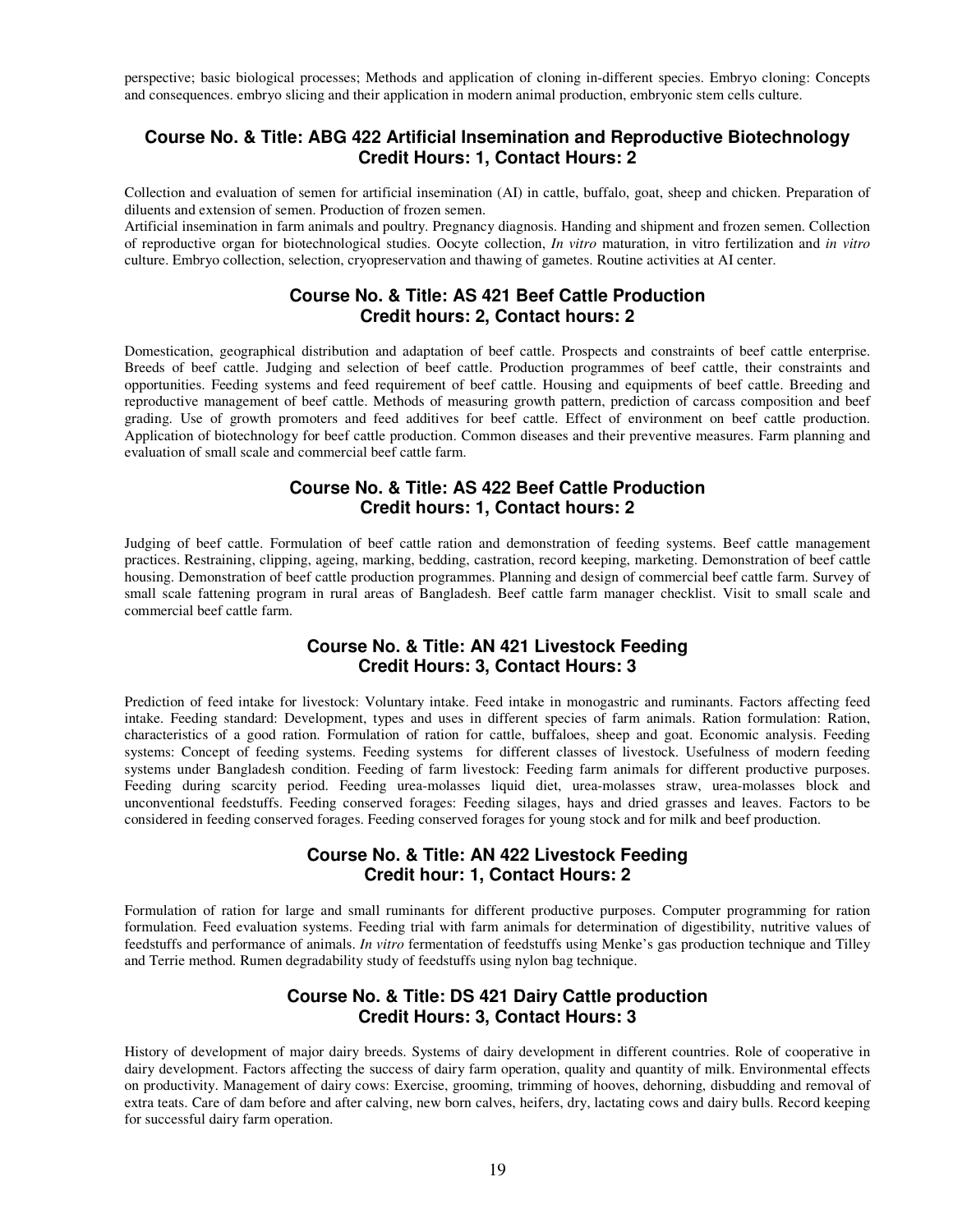Cow's udder structure and development, physiology of milk synthesis, secretion and letdown. Milking procedures and use of milking machine. Milk production in relation to skin thickness and udder size. Methods of feeding of dairy animals. Use of rumen undegradable dietary protein in relation to higher milk production. Supplementation strategies for milk production in smallholder dairy farming. Nutrient partitioning, lactation persistency and mobilization of body reserves. Blood metabolites for prediction of dairy cattle feeding status. Judging and condition scoring of dairy cows. Problems of Dairying in Bangladesh and their possible solutions. Feeding and management of dairy buffaloes and goats for milk production. Reproductive performance and abnormalities in Dairy cattle. Prevention and control of common diseases and parasites of dairy cattle. Organic dairy farming.

## **Course No. & Title: DS 422 Dairy Cattle production Credit Hour: 1, Contact Hours: 2**

Routine works in dairy farm. Casting and castration. Computation of balanced rations for dairy cows, heifers and calf. Judging of dairy cows, buffaloes and dairy bulls. Detection of heat in cows and buffaloes. Culling of Dairy cows. Dairy farm plan, layout and prospectus for successful dairy operation. Planning for year round feeds & fodder supply in a dairy farm. Cleaning and washing of dairy cows, utensils and equipment. Different methods of milking–hand and machine milking, milk let down mechanism, rules for good milking. Silage and hay making for dairy animals. Tests for detecting abnormal milk and mastitis. Methods of administration of drugs and technique of vaccination in the dairy cattle. Proper utilization of dairy farm waste. Use of dairy records. Visit to Dairy Farms. Fifteen days round the clock farm practice.

#### **Course No. & Title: PS 421 Broiler Production and Technology Credit Hours: 3, Contact Hours: 3**

Introduction: Development of broiler and broiler industry. Statistics of broiler and poultry meat production. International chicken meat trade. Problems and prospects of broiler production. Development and concept of pure line, grand parent stock, parent stock and commercial hybrids. Selection of broiler strain. Housing: Tunnel ventilated controlled house, ventilation system, cooling system, insulation, open-sided houses, costing system, isolation, etc. Housing environment, materials and equipments. Litter: Types, materials, quality evaluation and management. Grant Parent Management: Brooding, lighting, beak trimming, selection, water and feed management, body weight control. Parent stock management: Management of male and female parent stock. Brooding, housing, feeding, body weight control, flock uniformity, grading of parent stock and post grading management. Commercial broiler management: Brooding, feeding, watering, lighting and other management practices. Organic broiler production.

Stress management: Stresses from feed and feed management, heat stress and other stressors. Contract growing: parent stock and commercial broiler. Bio-security: Concept and measures. Cleaning and disinfection of poultry houses and equipments. Prevention and control of common broiler diseases. Vaccination and medication for parents and hybrids. Broiler meat: Factors affecting meat production and its quality. Food value. Processing: Transportation of live broilers. Receiving and anti-mortem inspection. Steps in processing live broilers, dressing yields and cut up parts. Packaging and preservation. Production cost: Chicks, feed, labour and other costs. Factors affecting profit and loss in broiler production. Marketing: Marketing systems and marketing of live and dressed broilers.

## **Course No. & Title: PS 422 Broiler Production and Technology Credit Hour: 1, Contact Hours: 2**

Handling of broilers. External body parts of commercial broiler and acquaintance with different body systems of broiler through dissection. Acquaintance with modern broilers, breeds, varieties and strains. Identification and uses of different equipment, utensils and machineries used in broiler farming. Preparation of brooder house: Cleaning, disinfecting, lighting and placement of essential equipment. Maintenance of temperature, humidity and fresh air. Measurement of heat, light and air movement and pressure static in broiler house. Floor vs. battery brooding and other management practices. Feeding parents and hybrids at different stages of growth. Vaccination and medication Programme. Evaluation of parent stock: Flock uniformity, grading of parents stock, Post-grading management. Evaluation of broiler performance by production number and performance index. Grading of live and dressed broilers and processing and cut-up parts of broilers. Visit to processing plant and commercial broiler and parent stock farms.

#### **Course No. & Title: Ag. Ex. 421 Agricultural Extension Education Credit hours: 3, Contact Hours: 3**

Introduction: Concept of extension education; Philosophies, Principles, Scope and Phases of extension work; History of livestock extension in Bangladesh; Importance and present condition of livestock in Bangladesh. Learning Process: Meaning of learning; Elements of learning situation, Laws of learning and their implications in extension work. Extension Teaching methods: Meaning and Classification of extension teaching, Steps in extension teaching; Advantages and Limitations of extension teaching methods. Communication: Meaning, types, process, importance and functions of communication in extension work; Key elements in the communication process and their characteristics; Communication models: Berlo Model and Leagans Model; Feedback: characteristics and role; Problems in getting feedback. Diffusion Process: Concepts of